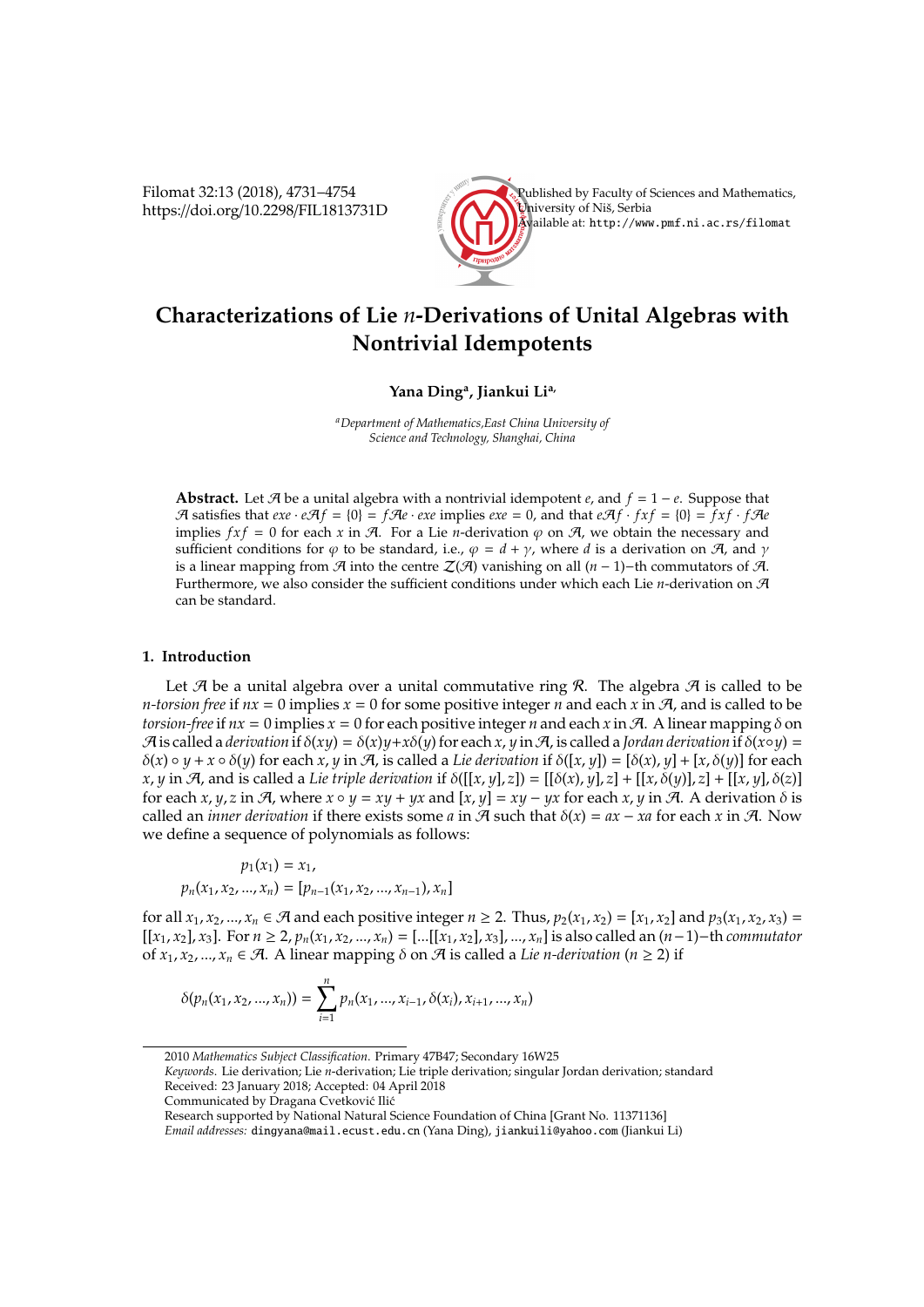for all  $x_1, x_2, ..., x_n \in \mathcal{A}$ . Thus,  $\delta$  is a Lie derivation when  $n = 2$ , and is a Lie triple derivation when  $n = 3$ . The notion of Lie *n*-derivations is firstly proposed by Abdullaev in [\[1\]](#page-22-0), where the author describes the form of Lie n-derivations of a certain von Neumann algebra (or of its skew-adjoint part). A Lie *n*-derivation  $\delta$  on  $\mathcal A$  is called to be *standard* if  $\delta = h + \tau$ , where *h* is a derivation on  $\mathcal A$ and  $\tau$  is a linear mapping from  $\mathcal{A}$  into its centre  $\mathcal{Z}(\mathcal{A})$  vanishing on all  $(n-1)$ –th commutators of A.

Let *e* be a nontrivial idempotent in  $\mathcal{A}$ , and  $f = 1 - e$ . Then  $\mathcal{A}$  can be represented in the so called Pierce decomposition form

<span id="page-1-0"></span>
$$
\mathcal{A} = e\mathcal{A}e + e\mathcal{A}f + f\mathcal{A}e + f\mathcal{A}f \tag{1.1}
$$

where *eAe* is a subalgebra with unit *e*,  $f \mathcal{A} f$  is a subalgebra with unit *f*,  $e \mathcal{A} f$  is an ( $e \mathcal{A} e$ ,  $f \mathcal{A} f$ )bimodule, and *fRe* is an (*fRf,eRe*)-bimodule. In this paper, we study the conditions under which a Lie *n*-derivation on  $\mathcal{A}$  is standard. Benkovič and Širovnik [[4\]](#page-22-1) consider Jordan derivations on unital algebras with nontrivial idempotents, and introduce the notion of singular Jordan derivations which comes out to be very important in study of mappings on unital algebras with nontrivial idempotents. Benkovič [[2\]](#page-22-2) obtains several sufficient (and necessary) conditions for a Lie triple derivation on  $\mathcal A$  to be expressed as the sum of a derivation, a singular Jordan derivation and a linear mapping from  $\mathcal{A}$  into the centre  $\mathcal{Z}(\mathcal{A})$  vanishing on all second commutators of  $\mathcal{A}$ . Wang [\[15\]](#page-23-0) discusses the sufficient conditions for a Lie *n*-derivation on  $\mathcal A$  to be expressed as the sum of a derivation, a singular Jordan derivation and a linear mapping from  $\mathcal{A}$  into the centre  $\mathcal{Z}(\mathcal{A})$  vanishing on all  $(n-1)$ −th commutators of  $\mathcal{A}$ . It is worth to mention that  $\mathcal{A}$  is isomorphic to a generalized matrix algebra  $G = (A, M, N, B)$  (which is first introduced by Morita in [\[13\]](#page-23-1)), where *A* and *B* are two unital algebras, and *<sup>A</sup>M<sup>B</sup>* and *<sup>B</sup>N<sup>A</sup>* are two bimodules. Many papers discuss mappings on generalized matrix algebras such as [\[7,](#page-22-3) [12,](#page-23-2) [16\]](#page-23-3). With a quite common assumption that the bimodule  $_A M_B$  is faithful which means that  $aM = 0$  implies  $a = 0$  for each  $a \in A$  and that *Mb* = 0 implies *b* = 0 for each *b*  $\in$  *B*, several authors [\[12,](#page-23-2) [16\]](#page-23-3) obtain sufficient conditions for Lie derivations and Lie *n*-derivations on generalized matrix algebras to be standard. In this paper, we consider a milder assumption which arises from [\[2\]](#page-22-2) that the Pierce decomposition [\(1.1\)](#page-1-0) satisfies

<span id="page-1-1"></span>
$$
exe \cdot e\mathcal{A}f = \{0\} = f\mathcal{A}e \cdot exe
$$
 implies 
$$
exe = 0
$$
 and 
$$
e\mathcal{A}f \cdot fxf = \{0\} = fxf \cdot f\mathcal{A}e
$$
 implies 
$$
fxf = 0
$$
 (1.2)

for each  $x$  in  $A$ . Important examples of unital algebras with nontrivial idempotents satisfying the property [\(1.2\)](#page-1-1) include triangular algebras, matrix algebras, algebras of all bounded linear operators of Banach space and prime algebras with nontrivial idempotents.

This paper is organized as follows. In Section [2,](#page-2-0) we consider that  $\mathcal A$  is a unital algebra with a nontrivial idempotent *e* satisfying the property [\(1.2\)](#page-1-1). For a Lie *n*-derivation ( $n \ge 2$ )  $\varphi$  on  $\vartheta$ , we discuss the necessary and sufficient conditions for  $\varphi$  to be standard, or to be described as the sum of a derivation, a singular Jordan derivation and a central mapping. And we discuss the sufficient conditions under which each Lie *n*-derivation ( $n \geq 2$ ) on A can be standard, or can be described as the sum of a derivation, a singular Jordan derivation and a central mapping. These results improve the corresponding main results in [\[2,](#page-22-2) [15\]](#page-23-0).

In Section [3,](#page-19-0) as applications of the results in Section [2,](#page-2-0) we characterize Lie *n*-derivations on matrix algebras, triangular algebras, unital prime algebras with nontrivial idempotents and von Neumann algebras.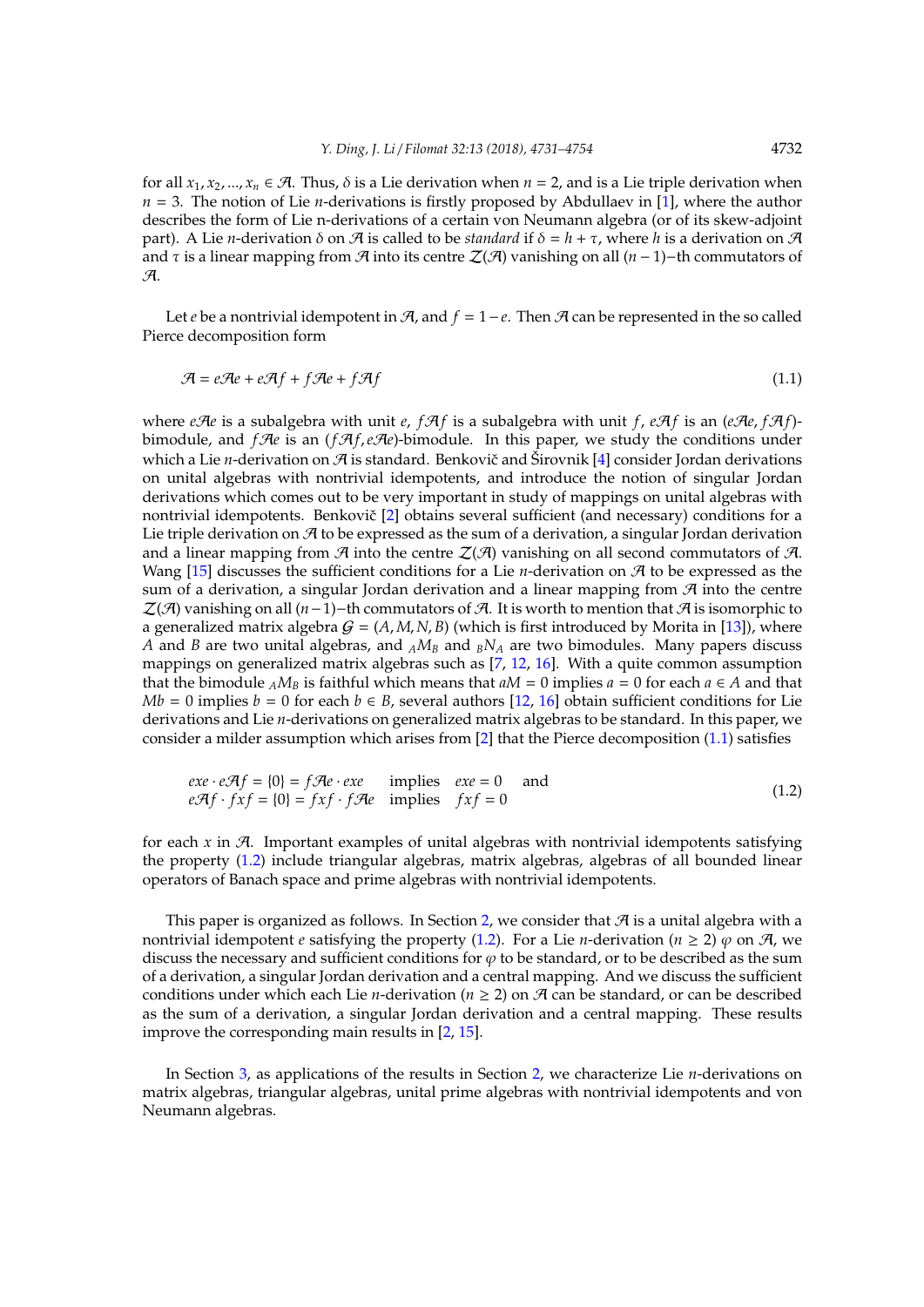#### <span id="page-2-0"></span>**2. Main Results**

In this section, we assume that  $A$  is a unital algebra with a nontrivial idempotent  $e$ . By the Pierce decomposition [\(1.1\)](#page-1-0),  $\mathcal{A}$  can be represented as  $\mathcal{A} = e\mathcal{A}e + e\mathcal{A}f + f\mathcal{A}e + f\mathcal{A}f$ , where  $f = 1 - e$ . In [\[4\]](#page-22-1), Benkovič and Širovnik introduce the term *singular Jordan derivations*, which turns out to play an important role in the study of mappings on unital algebras with nontrivial idempotents. Denote that  $\mathcal{Z}(\mathcal{A})$  is the centre of  $\mathcal{A}$ .

**Definition 2.1.** *A Jordan derivation* δ *on* A *is a* singular Jordan derivation *if*

$$
\delta(e\mathcal{A}e) = \{0\}, \quad \delta(f\mathcal{A}f) = \{0\}, \quad \delta(e\mathcal{A}f) \subseteq f\mathcal{A}e \quad and \quad \delta(f\mathcal{A}e) \subseteq e\mathcal{A}f. \tag{2.1}
$$

It's obvious that singular Jordan derivations on  $\mathcal A$  is zero when  $\mathcal A$  is a triangular algebra, since  $f \mathcal{A}e = \{0\}.$ 

The following Lemma is very important, and is repeatedly used in the remaining paper.

<span id="page-2-4"></span>**Lemma 2.2.** *[\[2,](#page-22-2) Proposition 2.1 and Remark 2.2] If* A *satisfies the property [\(1.2\)](#page-1-1), then*

(i) 
$$
Z(\mathcal{A}) = \begin{cases} a+b & a \in e\mathcal{A}e, b \in f\mathcal{A}f, \\ am = mb, ta = bt & for each m \in e\mathcal{A}f \text{ and } t \in f\mathcal{A}e \end{cases}
$$
.

**(ii)** *There exists a unique algebra isomorphism*  $\tau$  *from e* $\mathcal{Z}(\mathcal{A})e$  *to f* $\mathcal{Z}(\mathcal{A})f$ *, such that for each a*  $\in e\mathcal{Z}(\mathcal{A})e$ *we have that am* =  $m\tau(a)$  *and ta* =  $\tau(a)$ *t for each*  $m \in e\mathcal{A}$ *f and*  $t \in f\mathcal{A}e$ .  $(Thus, a + \tau(a) \in \mathcal{Z}(\mathcal{A})$  for each  $a \in e\mathcal{Z}(\mathcal{A})e$  and  $\tau^{-1}(b) + b \in \mathcal{Z}(\mathcal{A})$  for each  $b \in f\mathcal{Z}(\mathcal{A})f$ .)

**(iii)**  $For \ x \in \mathcal{A}, if \ [x, e \mathcal{A}f] = \{0\} \ and \ [x, f \mathcal{A}e] = \{0\}, then \ exe + fxf \in \mathcal{Z}(\mathcal{A})$ .

### *2.1.* **The necessary and su**ffi**cient conditions for a Lie** *n***-derivation to be standard.**

At first, we consider the necessary and sufficient conditions under which a Lie *n*-derivation  $(n \ge 2)$   $\varphi$  can be described as the sum of a derivation, a singular Jordan derivation and a central mapping.

<span id="page-2-1"></span>**Theorem 2.3.** *Let*  $\varphi$  *be a Lie n-derivation on*  $\varphi$ *A. Suppose that*  $\varphi$  *is* 2*- and*  $(n-1)$ *-torsion free, and that*  $A$  *satisfies the property [\(1.2\)](#page-1-1). Then*  $\varphi$  *is of the form* 

<span id="page-2-3"></span>
$$
\varphi = d + \delta + \gamma \tag{2.2}
$$

*where d is a derivation on* A*,* δ *is a singular Jordan derivation on* A *and* γ *is a linear mapping from* A *into the centre* Z(A) *vanishing on all* (*n* − 1)−*th commutators of* A*, if and only if both conditions* (i) *and* (ii) *hold:*

**(i)** *f*ϕ(*e*A*e*)*f* ⊆ *f*Z(A)*f and e*ϕ(*f*A*f*)*e* ⊆ *e*Z(A)*e,*

**(ii)**  $e\varphi$ (*tm*) $e + f\varphi$ (*mt*) $f \in \mathcal{Z}(\mathcal{A})$  *for each m*  $\in e\mathcal{A}f$  *and*  $t \in f\mathcal{A}e$ .

Before we prove Theorem [2.3,](#page-2-1) we need to recognize the following Remark [2.4.](#page-2-2)

<span id="page-2-2"></span>**Remark 2.4.** *Let* ϕ *be a Lie n-derivation on* A*. Similar to the proofs of [\[2,](#page-22-2) Lemma 3.1] and [\[15,](#page-23-0) Theorem 2.1], we can assume that*  $\varphi$  *satisfies e* $\varphi$ (*e*)*f* = *f* $\varphi$ (*e*)*e* = 0*. Actually, let*  $x_0 = e\varphi$ (*e*)*f* − *f* $\varphi$ (*e*)*e and d be an inner derivation on*  $\mathcal A$  *that*  $d(x) = [x, x_0]$  *for each*  $x$  *in*  $\mathcal A$ *. Clearly*  $\varphi' = \varphi - d$  *is also a Lie n-derivation. Since*

$$
\varphi'(e) = \varphi(e) - [e, e\varphi(e)f - f\varphi(e)e]
$$

$$
= \varphi(e) - e\varphi(e)f - f\varphi(e)e
$$

$$
= e\varphi(e)e + f\varphi(e)f,
$$

*we obtain e*ϕ 0 (*e*)*f* = *f*ϕ 0 (*e*)*e* = 0*. Thus, it su*ffi*ces to consider the Lie n-derivation* ϕ *on* A *satisfying*  $e\varphi(e)f = f\varphi(e)e = 0.$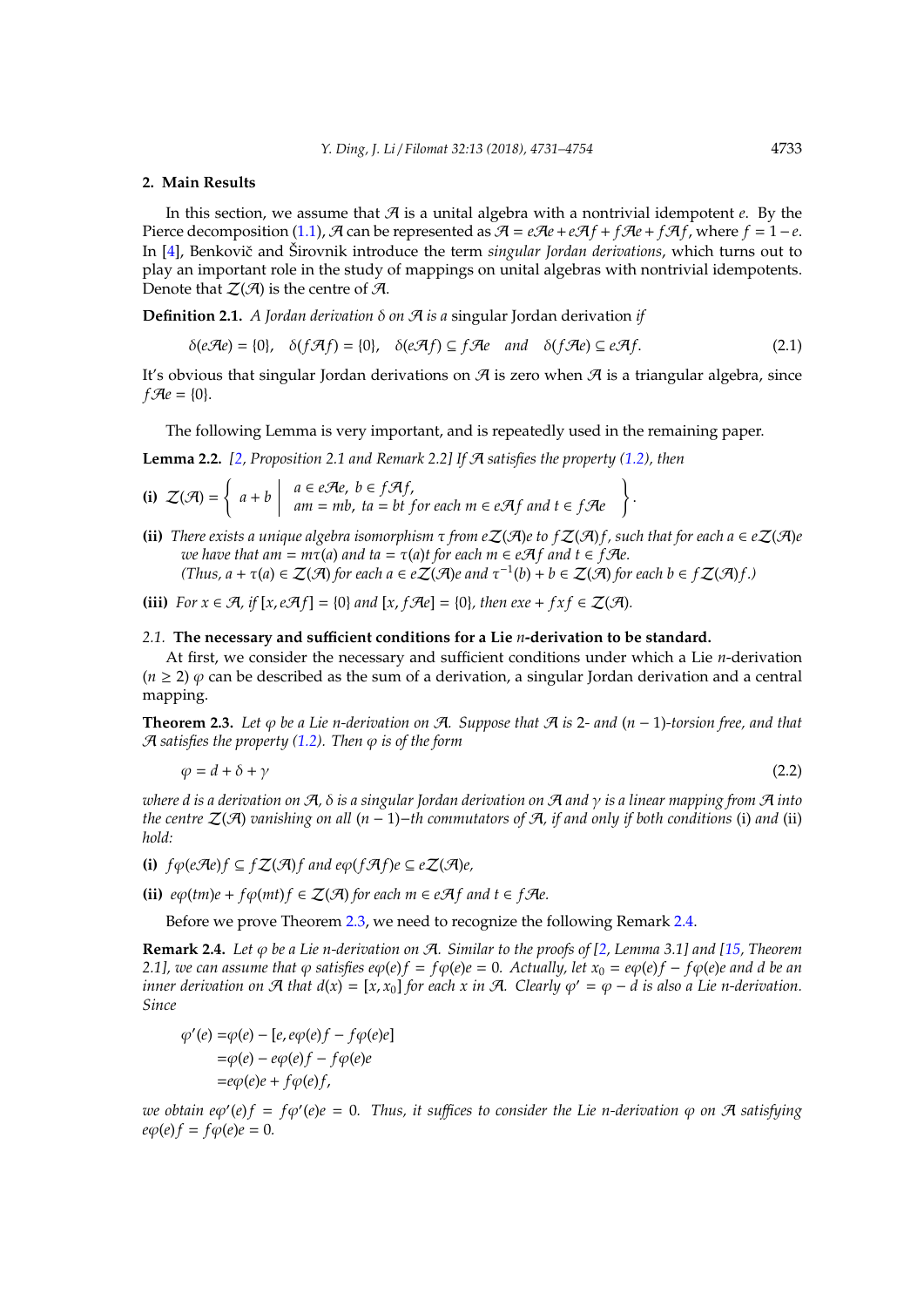*Proof.* [Proof of Theorem [2.3\]](#page-2-1) Suppose that  $\varphi$  is of the form [\(2.2\)](#page-2-3)  $\varphi = d + \delta + \gamma$ . Let  $\delta' = d + \delta$ , then  $\delta'$  is a Jordan derivation and

$$
2\delta'(a) = \delta'(e \circ a) = \delta'(e)a + a\delta'(e) + e\delta'(a) + \delta'(a)e,
$$
\n(2.3)

<span id="page-3-1"></span><span id="page-3-0"></span>
$$
2\delta'(b) = \delta'(f \circ b) = \delta'(f)b + b\delta'(f) + f\delta'(b) + \delta'(b)f,
$$
\n(2.4)

for each  $a$  in *eAe* and  $b$  in  $fAf$ . Since  $A$  is 2-torsion free, left and right multiplication of [\(2.3\)](#page-3-0) by *f* implies that  $f\delta'(a)f = 0$  for each *a* in *eAe*, and left and right multiplication of [\(2.4\)](#page-3-1) by *e* implies that  $e\delta'(b)e = 0$  for each *b* in  $f\mathcal{A}f$ . Since  $\gamma(\mathcal{A}) \subseteq \mathcal{Z}(\mathcal{A})$ , we have that

$$
f\varphi(a)f = f\delta'(a)f + f\gamma(a)f = f\gamma(a)f \in f\mathcal{Z}(\mathcal{A})f,
$$
  

$$
e\varphi(b)e = e\delta'(b)e + e\gamma(b)e = e\gamma(b)e \in e\mathcal{Z}(\mathcal{A})e,
$$

for each  $a$  in *e*A*e* and  $b$  in *f*A $f$ . Hence, (i) holds. For each  $m$  in *eA* $f$  and  $t$  in *fAe*, we have

$$
p_n(t, e, ..., e, m) = p_{n-1}(t, e, ..., e, m) = ... = [t, m] = tm - mt.
$$

Since  $\gamma$  vanishes on all  $(n-1)$ −th commutators of A, we have that  $\gamma$ ( $tm - mt$ ) = 0. We may as well assume that  $\gamma(mt) = \gamma(tm) = a_0 + b_0 \in \mathcal{Z}(\mathcal{A})$  where  $a_0 \in e\mathcal{Z}(\mathcal{A})e$  and  $b_0 \in f\mathcal{Z}(\mathcal{A})f$ . Since  $mt \in e\mathcal{A}e$ , *tm*  $\in$  *f* $\mathcal{A}$ *f*, we have that

$$
\varphi(mt) = d(mt) + \delta(mt) + \gamma(mt) = d(m)t + md(t) + a_0 + b_0,
$$
\n(2.5)

<span id="page-3-3"></span><span id="page-3-2"></span>
$$
\varphi(tm) = d(tm) + \delta(tm) + \gamma(tm) = d(t)m + td(m) + a_0 + b_0.
$$
\n(2.6)

Left and right multiplication of [\(2.5\)](#page-3-2) by *f* implies that  $f\phi(mt)f = b<sub>0</sub>$ , and left and right multiplica-tion of [\(2.6\)](#page-3-3) by *e* implies that  $e\phi$ (*tm*) $e = a_0$ . Thus,  $e\phi$ (*tm*) $e + f\phi$ (*mt*) $f = a_0 + b_0 \in \mathcal{Z}(\mathcal{A})$ , (ii) holds.

Suppose that (i) and (ii) hold. According to Remark [2.4,](#page-2-2) it suffices to consider a Lie *n*-derivation  $\varphi$  on  $\overline{A}$  satisfying  $e\varphi(e)f = f\varphi(e)e = 0$ . Thus,  $\varphi(e) = e\varphi(e)e + f\varphi(e)f$ . We organize the following proof by a series of claims.

**Claim 1.** For each *x* ∈  $\mathcal{A}$ , we have  $p_n(x, e, ..., e) = (-1)^{n-1} exp + f x e$  and  $p_n(x, f, ..., f) =$ *ex f* + (−1)*n*−<sup>1</sup> *f xe*.

It's obvious that

$$
p_n(x, e, ..., e) = p_{n-1}([x, e], e, ..., e) = p_{n-1}(-exf + fxe, e, ..., e) = ... = (-1)^{n-1}exf + fxe.
$$

The case of  $p_n(x, f, \ldots, f)$  could be similarly proved.

**Claim 2.** 
$$
\varphi(a) = e\varphi(a)e + f\varphi(a)f
$$
 for each  $a \in e\mathcal{A}e$ ,  
\n $\varphi(b) = e\varphi(b)e + f\varphi(b)f$  for each  $b \in f\mathcal{A}f$ ,  
\n $\varphi(m) = e\varphi(m)f + f\varphi(m)e$  for each  $m \in e\mathcal{A}f$ ,  
\n $\varphi(t) = e\varphi(t)f + f\varphi(t)e$  for each  $t \in f\mathcal{A}e$ .

For each *a* in *e* $\mathcal{A}$ *e*, since  $[a, e] = 0$  and  $p_n(a, e, ..., e) = 0$ , according to Claim 1, we have that

$$
0 = \varphi(p_n(a, e, ..., e))
$$
  
=  $p_n(\varphi(a), e, ..., e) + p_n(a, \varphi(e), ..., e) + \sum_{j=3}^n p_n(a, e, ..., \varphi(e), ..., e)$   
=  $(-1)^{n-1}e\varphi(a)f + f\varphi(a)e + (-1)^{n-2}e[a, \varphi(e)]f + f[a, \varphi(e)]e$   
=  $(-1)^{n-1}e\varphi(a)f + f\varphi(a)e$ .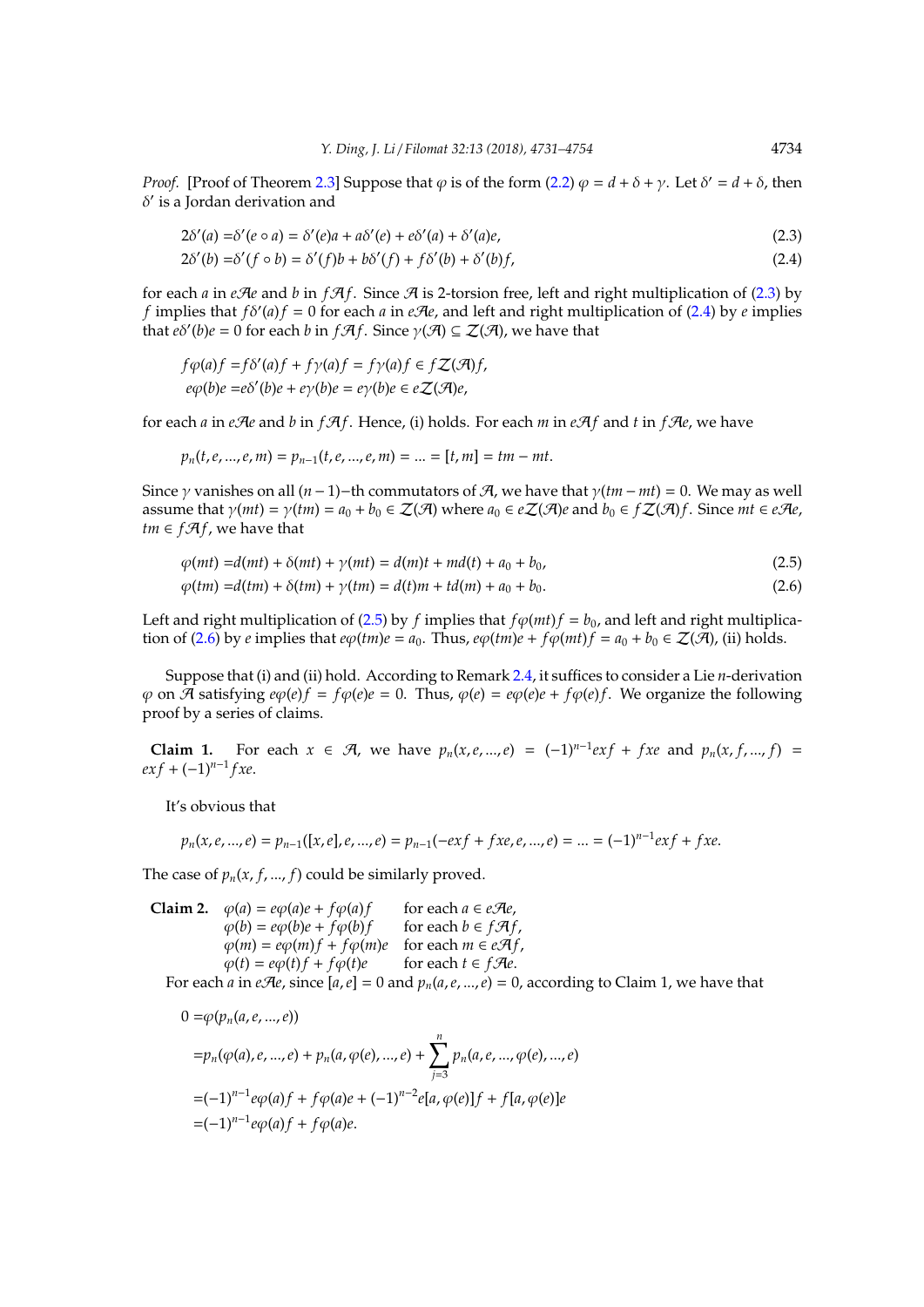Left and right multiplying by *e* and *f* respectively in the above equations, we obtain that

$$
e\varphi(a)f = f\varphi(a)e = 0.\tag{2.7}
$$

Thus,  $\varphi$ (*a*) = *e* $\varphi$ (*a*) $e$  +  $f\varphi$ (*a*) $f$ . For each *b* in  $f\mathcal{A}f$ , since [*b*, *f*] = 0 and  $p_n$ (*b*, *f*, ..., *f*) = 0, we can similarly prove that

$$
e\varphi(b)f = f\varphi(b)e = 0\tag{2.8}
$$

and  $\varphi(b) = e\varphi(b)e + f\varphi(b)f$ . For each *m* in *eAf*, according to Claim 1, we have that  $p_n(m, e, ..., e)$  = (−1)*<sup>n</sup>*−1*m* and

$$
(-1)^{n-1}\varphi(m) = \varphi(p_n(m, e, ..., e))
$$
  
\n
$$
= p_n(\varphi(m), e, ..., e) + \sum_{j=2}^n p_n(m, e, ..., \varphi(e), ..., e)
$$
  
\n
$$
= (-1)^{n-1}e\varphi(m)f + f\varphi(m)e + \sum_{j=2}^n (-1)^{j-2}p_{n-j+2}(m, \varphi(e), e, ..., e)
$$
  
\n
$$
= (-1)^{n-1}e\varphi(m)f + f\varphi(m)e + \sum_{j=2}^n (-1)^{j-2}(-1)^{n-j}[m, \varphi(e)]
$$
  
\n
$$
= (-1)^{n-1}e\varphi(m)f + f\varphi(m)e + (-1)^{n-2}(n-1)[m, \varphi(e)].
$$

Left and right multiplying by *e* and *f* respectively in the above equations, under the assumption that  $\mathcal{A}$  is ( $n-1$ )-torsion free, we obtain that

<span id="page-4-1"></span><span id="page-4-0"></span>
$$
e\varphi(m)e = f\varphi(m)f = 0,
$$
  
\n
$$
f\varphi(m)e = (-1)^{n-1}f\varphi(m)e,
$$
  
\n
$$
[m, \varphi(e)] = 0.
$$
\n(2.10)

Thus,  $\varphi(m) = e\varphi(m)f + f\varphi(m)e$ . For each *t* in *f* $\mathcal{A}e$ , by Claim 1, we have  $p_n(t, e, ..., e) = t$ . We can similarly prove that

$$
\varphi(t) = (-1)^{n-1} e \varphi(t) f + f \varphi(t) e + (n-1) [t, \varphi(e)]
$$

and

<span id="page-4-3"></span><span id="page-4-2"></span>
$$
e\varphi(t)e = f\varphi(t)f = 0,
$$
  
\n
$$
e\varphi(t)f = (-1)^{n-1}e\varphi(t)f,
$$
  
\n
$$
[t, \varphi(e)] = 0.
$$
\n(2.12)

Thus,  $\varphi(t) = e\varphi(t)f + f\varphi(t)e$ .

According to Lemma [2.2,](#page-2-4) there exists a unique algebra isomorphism τ from *e*Z(A)*e*to *f*Z(A)*f*, such that for each  $a \in e\mathcal{Z}(\mathcal{A})e$ , we have that  $am = m\tau(a)$  and  $ta = \tau(a)t$  for each  $m \in e\mathcal{A}f$  and  $t \in f\mathcal{A}e$ . For each *a* ∈ *eAe*, *m* ∈ *eAf*, *t* ∈ *fAe* and *b* ∈ *fAf*, we define a linear mapping *d* on *A* as follows:

$$
d(a) = e\varphi(a)e - \tau^{-1}(f\varphi(a)f), \quad d(b) = f\varphi(b)f - \tau(e\varphi(b)e), \quad d(m) = e\varphi(m)f \quad \text{and} \quad d(t) = f\varphi(t)e, \quad (2.13)
$$

and a linear mapping  $\delta$  on  $\mathcal A$  as follows:

<span id="page-4-5"></span><span id="page-4-4"></span>
$$
\delta(a) = 0, \quad \delta(b) = 0, \quad \delta(m) = f\varphi(m)e \quad \text{and} \quad \delta(t) = e\varphi(t)f. \tag{2.14}
$$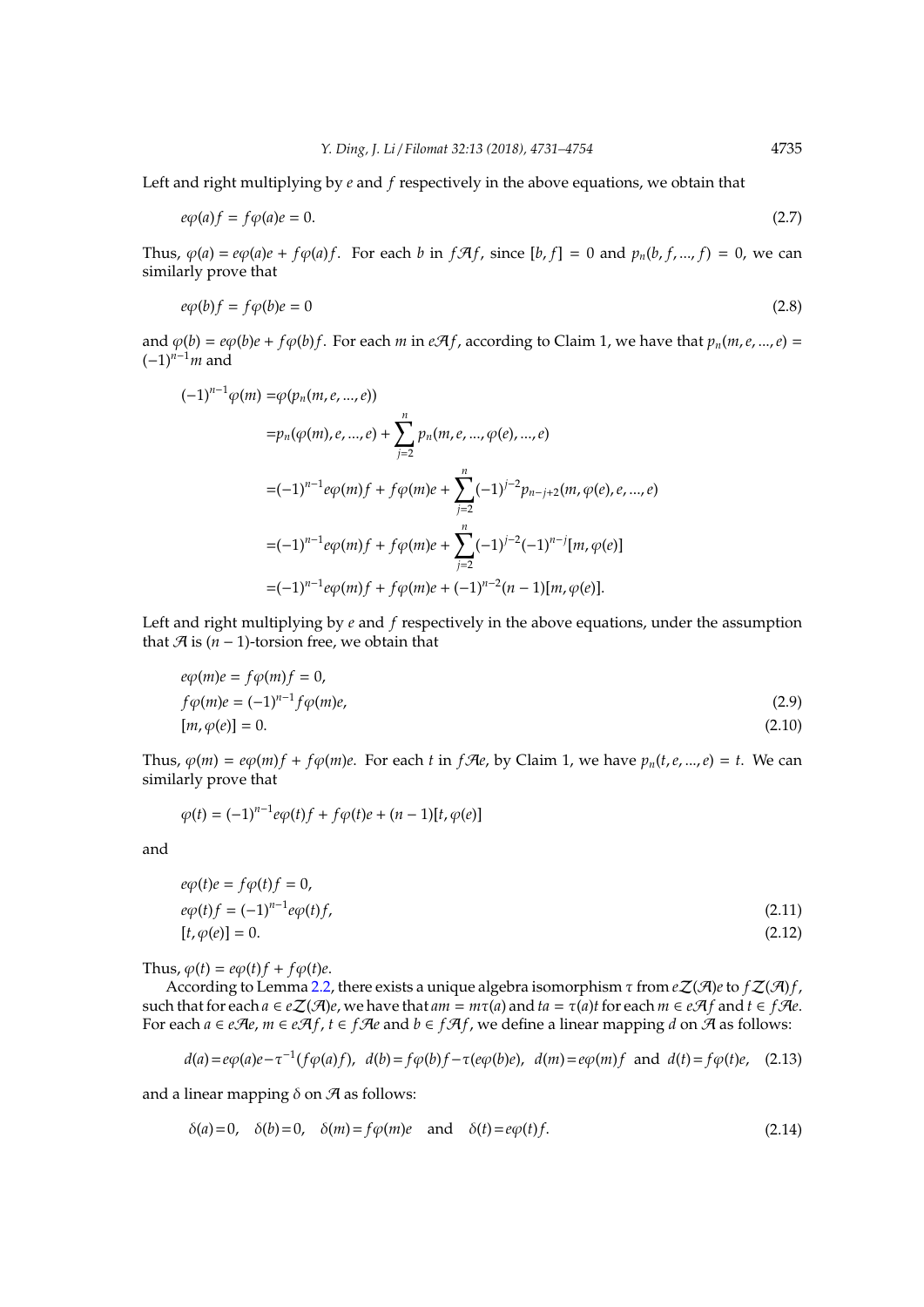Denote  $\gamma = \varphi - d - \delta$ . Then  $\gamma$  is a linear mapping satisfying

$$
\gamma(a) = \tau^{-1}(f\varphi(a)f) + f\varphi(a)f, \quad \gamma(b) = e\varphi(b)e + \tau(e\varphi(b)e), \quad \gamma(m) = 0 \quad \text{and} \quad \gamma(t) = 0 \tag{2.15}
$$

for each  $a \in e\mathcal{A}e$ ,  $m \in e\mathcal{A}f$ ,  $t \in f\mathcal{A}e$  and  $b \in f\mathcal{A}f$ . By (i) and Lemma [2.2,](#page-2-4)  $\gamma$  maps  $\mathcal{A}$  into  $\mathcal{Z}(\mathcal{A})$ .

**Claim 3**  $\varphi(am) = [\varphi(a), m] + a \circ \varphi(m)$  *for each a* ∈ *eAe*, *m* ∈ *eAf*,  $\varphi(mb) = [m, \varphi(b)] + \varphi(m) \circ b$  *for each b* ∈ *f* $\mathcal{A}f$ , *m* ∈ *e* $\mathcal{A}f$ ,  $\varphi(ta) = [t, \varphi(a)] + \varphi(t) \circ a$  *for each a* ∈ *e* $\mathcal{A}e$ , *t* ∈ *f* $\mathcal{A}e$ ,  $\varphi(ta) = [t, \varphi(a)] + \varphi(t) \circ a$  $\varphi(bt) = [\varphi(b), t] + b \circ \varphi(t)$  *for each*  $b \in f \mathcal{A} f, t \in f \mathcal{A} e$ ,  $\varphi(mt) - \varphi(tm) = [\varphi(m), t] + [m, \varphi(t)]$  *for each*  $m \in e \mathcal{A} f, t \in f \mathcal{A} e$ ,  $(-1)^{n-2} [\varphi(m_1), m_2] + [m_1, \varphi(m_2)] = 0$  *for each*  $m_1, m_2 \in e \mathcal{A} \mathcal{H}$ ,  $(-1)^{n-2} [\varphi(t_1), t_2] + [t_1, \varphi(t_2)] = 0$  *for each*  $t_1, t_2 \in f\mathcal{A}e$ .

For each *a* in *eAe* and *m* in *eAf*, since  $[a, m] = am \in eA$ f, according to Claim 1, we have that *pn*(*a*, *m*,*e*, ...,*e*) = (−1)*<sup>n</sup>*−<sup>2</sup> *am* and

$$
(-1)^{n-2}\varphi(am) = \varphi(p_n(a, m, e, ..., e))
$$
  
\n
$$
= p_n(\varphi(a), m, e, ..., e) + p_n(a, \varphi(m), e, ..., e) + \sum_{j=3}^n p_n(a, m, e, ..., \varphi(e), ..., e)
$$
  
\n
$$
= (-1)^{n-2}e[\varphi(a), m]f + (-1)^{n-2}e[a, \varphi(m)]f + f[a, \varphi(m)]e
$$
  
\n
$$
+ \sum_{j=3}^n (-1)^{j-3}p_{n-j+3}(a, m, \varphi(e), e, ..., e)
$$
  
\n
$$
= (-1)^{n-2}[\varphi(a), m] + (-1)^{n-2}a\varphi(m) - \varphi(m)a + (-1)^{n-3}(n-2)[am, \varphi(e)].
$$

Left and right multiplying by *e* and *f* respectively in the above equations, we obtain that

 $f\varphi(am)e = (-1)^{n-1}\varphi(m)a,$  $e\varphi(am)f = [\varphi(a), m] + a\varphi(m) - (n-2)[am, \varphi(e)].$ 

Associating with [\(2.9\)](#page-4-0) and [\(2.10\)](#page-4-1), we have  $[am, \varphi(e)] = 0$  and  $f\varphi(am)e = (-1)^{n-1}f\varphi(m)e \cdot eae =$  $f\varphi(m)e \cdot eae = \varphi(m)a$ . Thus,

$$
\varphi(am)=e\varphi(am)f+f\varphi(am)e=[\varphi(a),m]+a\circ\varphi(m)
$$

for each  $a$  in  $e\mathcal{A}e$  and  $m$  in  $e\mathcal{A}f$ . Let's make similar discussions on  $mb$ ,  $ta$  and  $bt$ . For each  $a$  in  $e\mathcal{A}e$ , m in eAf, t in fAe and b in fAf, since  $[m, b] = mb \in eA$ f,  $[t, a] = ta \in fA$ e and  $[b, t] = bt \in fA$ e, we have that

$$
p_n(m, b, e, ..., e) = (-1)^{n-2}mb
$$
,  $p_n(t, a, e, ..., e) = ta$  and  $p_n(b, t, e, ..., e) = bt$ .

It follows that

$$
(-1)^{n-2}\varphi(mb) = (-1)^{n-2}\varphi(m)b - b\varphi(m) + (-1)^{n-2}[m,\varphi(b)] + (-1)^{n-3}(n-2)[mb,\varphi(e)],
$$
  

$$
\varphi(ta) = -(-1)^{n-2}a\varphi(t) + \varphi(t)a + [t,\varphi(a)] + (n-2)[ta,\varphi(e)],
$$
  

$$
\varphi(bt) = [\varphi(b), t] - (-1)^{n-2}\varphi(t)b + b\varphi(t) + (n-2)[bt,\varphi(e)].
$$

Left and right multiplying by *e* and *f* respectively in the above equations, and associating with [\(2.9\)](#page-4-0), [\(2.10\)](#page-4-1), [\(2.11\)](#page-4-2) and [\(2.12\)](#page-4-3), we obtain that

$$
[mb, \varphi(e)] = [ta, \varphi(e)] = [bt, \varphi(e)] = 0,
$$
  
\n
$$
f\varphi(mb)e = b\varphi(m), e\varphi(taf) = a\varphi(t) \text{ and } e\varphi(bt)f = \varphi(t)b,
$$
  
\n
$$
\varphi(mb) = [m, \varphi(b)] + \varphi(m) \circ b, \varphi(taf) = [t, \varphi(a)] + \varphi(t) \circ a \text{ and } \varphi(bt) = [\varphi(b), t] + b \circ \varphi(t)
$$

<span id="page-5-0"></span>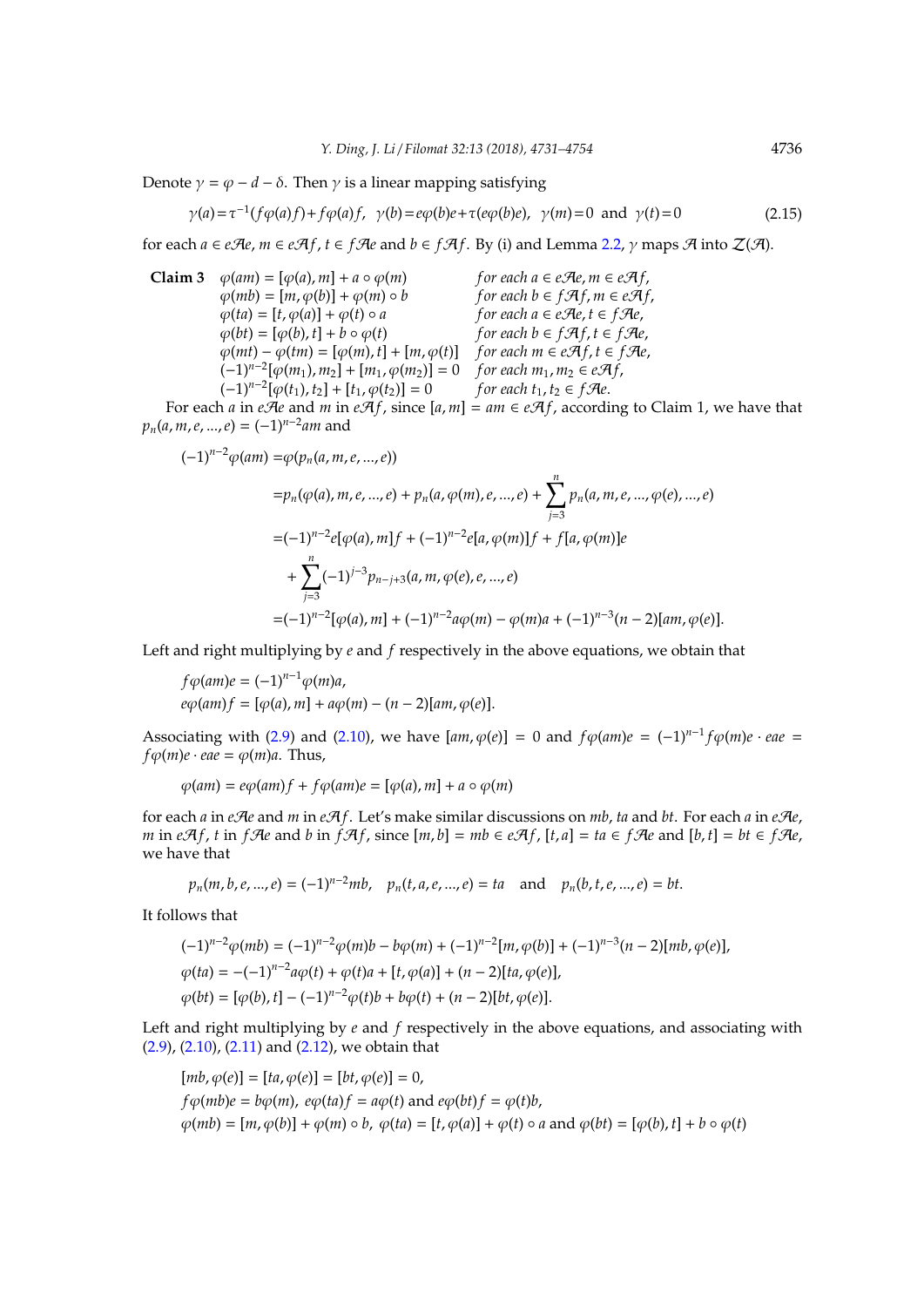for each  $a$  in  $eAe$ ,  $m$  in  $eAf$ ,  $t$  in  $fAe$  and  $b$  in  $fA$  $f$ .

When  $n = 2$ , for each  $m, m_1, m_2$  in  $eA f$  and  $t, t_1, t_2$  in  $fA e$ , it is obvious that

$$
\varphi(mt) - \varphi(tm) = \varphi([m, t]) = [\varphi(m), t] + [m, \varphi(t)],
$$
  

$$
(-1)^{n-2}[\varphi(m_1), m_2] + [m_1, \varphi(m_2)] = [\varphi(m_1), m_2] + [m_1, \varphi(m_2)] = \varphi([m_1, m_2]) = 0,
$$
  

$$
(-1)^{n-2}[\varphi(t_1), t_2] + [t_1, \varphi(t_2)] = [\varphi(t_1), t_2] + [t_1, \varphi(t_2)] = \varphi([t_1, t_2]) = 0.
$$

If  $n \ge 3$ , for each m in  $eAf$  and t in  $fAe$ , since  $p_n(m, e, ..., e, t) = [p_{n-1}(m, e, ..., e), t] = (-1)^{n-2}[m, t]$ , then we have that

$$
(-1)^{n-2}(\varphi(mt) - \varphi(tm)) = \varphi(p_n(m, e, ..., e, t))
$$
  
\n
$$
= p_n(\varphi(m), e, ..., e, t) + \sum_{j=2}^{n-1} p_n(m, e, ..., \varphi(e), ..., e, t) + p_n(m, e, ..., e, \varphi(t))
$$
  
\n
$$
= [(-1)^{n-2}e\varphi(m)f + f\varphi(m)e, t] + (-1)^{n-3}(n-2)[[m, \varphi(e)], t]
$$
  
\n
$$
+ (-1)^{n-2}[m, \varphi(t)]
$$
  
\n
$$
= (-1)^{n-2}[\varphi(m), t] + (-1)^{n-2}[m, \varphi(t)].
$$

For each  $m_1, m_2$  in  $eA f$ , since  $p_n(m_1, e, ..., e, m_2) = [p_{n-1}(m_1, e, ..., e), m_2] = 0$ , we have that

$$
0 = \varphi(p_n(m_1, e, ..., e, m_2))
$$
  
=  $p_n(\varphi(m_1), e, ..., e, m_2) + \sum_{j=2}^{n-1} p_n(m_1, e, ..., \varphi(e), ..., e, m_2) + p_n(m_1, e, ..., e, \varphi(m_2))$   
=  $[-(-1)^{n-2}e\varphi(m_1)f + f\varphi(m_1)e, m_2] + (-1)^{n-3}(n-2)][m_1, \varphi(e)], m_2] + (-1)^{n-2}[m_1, \varphi(m_2)]$   
=  $[\varphi(m_1), m_2] + (-1)^{n-2}[m_1, \varphi(m_2)].$ 

For each  $t_1$ ,  $t_2$  in  $f$ Ae, since  $p_n(t_1, e, ..., e, t_2) = [p_{n-1}(t_1, e, ..., e), t_2] = 0$ , we have that

$$
0 = \varphi(p_n(t_1, e, ..., e, t_2))
$$
  
=  $p_n(\varphi(t_1), e, ..., e, t_2) + \sum_{j=2}^{n-1} p_n(t_1, e, ..., \varphi(e), ..., e, t_2) + p_n(t_1, e, ..., e, \varphi(t_2))$   
=  $[-(1)^{n-2}e\varphi(t_1)f + f\varphi(t_1)e, t_2] + (n-2)[[t_1, \varphi(e)], t_2] + [t_1, \varphi(t_2)]$   
=  $(-1)^{n-2}[\varphi(t_1), t_2] + [t_1, \varphi(t_2)].$ 

Thus, for each  $n \geq 2$ , we conclude that

$$
\varphi(mt) - \varphi(tm) = [\varphi(m), t] + [m, \varphi(t)],
$$
  

$$
(-1)^{n-2}[\varphi(m_1), m_2] + [m_1, \varphi(m_2)] = 0,
$$
  

$$
(-1)^{n-2}[\varphi(t_1), t_2] + [t_1, \varphi(t_2)] = 0
$$

for each  $m, m_1, m_2$  in  $eA f$  and  $t, t_1, t_2$  in  $fA e$ .

## **Claim 4** *d* is a derivation.

According to the definition [\(2.13\)](#page-4-4) of *d*, we have that

<span id="page-6-0"></span>
$$
d(a) = ed(a)e, \quad d(m) = ed(m)f, \quad d(t) = fd(t)e \quad \text{and} \quad d(b) = fd(b)f \tag{2.16}
$$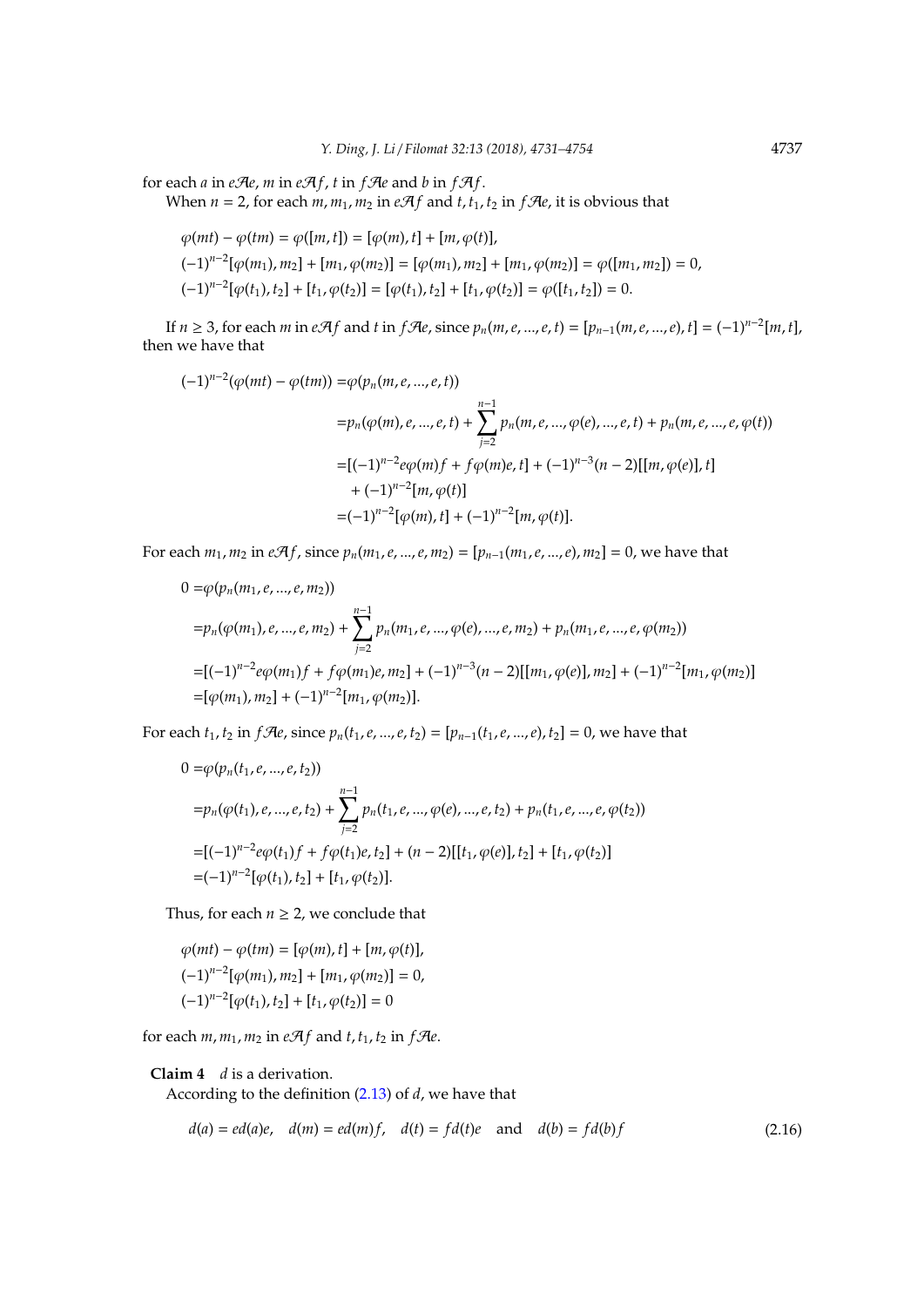for each *a* in *e* $\mathcal{A}$ *e*, *m* in *e* $\mathcal{A}$ *f*, *t* in *f* $\mathcal{A}$ *e* and *b* in *f* $\mathcal{A}$ *f*. For each *a* in *e* $\mathcal{A}$ *e* and *m* in *e* $\mathcal{A}$ *f*, by Claim 3. we have  $\varphi(am) = [\varphi(a), m] + a \circ \varphi(m)$ . Thus,

<span id="page-7-0"></span>
$$
e\varphi(am)f = [\varphi(a),m] + a\varphi(m) = e\varphi(a)e \cdot emf - emf \cdot f\varphi(a)f + eae \cdot e\varphi(m)f.
$$

By (i) and the definition of *τ*, we know that *em f* · *f* $\varphi$ (*a*)*f* =  $\tau^{-1}(f\varphi(a)f) \cdot emf$ . Thus,

$$
d(am) = e\varphi(am)f = (e\varphi(a)e - \tau^{-1}(f\varphi(a)f)) \cdot emf + eae \cdot e\varphi(m)f = d(a)m + ad(m)
$$
\n(2.17)

for each *a* in *e*A*e* and *m* in *e*A*f*. Make similar discussions on *mb*, *ta* and *bt*, and we obtain that

<span id="page-7-1"></span>
$$
d(mb) = md(b) + d(m)b, \quad d(ta) = td(a) + d(t)a \quad \text{and} \quad d(bt) = d(b)t + bd(t) \tag{2.18}
$$

for each *a* in *e* $\mathcal{A}$ *e*, *m* in *e* $\mathcal{A}$ *f*, *t* in *f* $\mathcal{A}$ *e* and *b* in *f* $\mathcal{A}$ *f*. For each *m* in *e* $\mathcal{A}$ *f* and *t* in *f* $\mathcal{A}$ *e*, by Claim 3, we have  $\varphi(mt) - \varphi(tm) = [\varphi(m), t] + [m, \varphi(t)]$ . Thus,

 $e\phi(mt)e - e\phi(tm)e = \phi(m)t + m\phi(t) = e\phi(m)f \cdot fte + emf \cdot f\phi(t)e$ ,  $-f\phi(mt)f + f\phi(tm)f = t\phi(m) + \phi(t)m = fte \cdot e\phi(m)f + f\phi(t)e \cdot emf.$ 

Since  $mt \in e\mathcal{A}e$  and  $tm \in f\mathcal{A}f$ , we obtain that

$$
d(m)t + md(t) = eq(m)f \cdot fte + emf \cdot f\varphi(t)e = eq(mt)e - eq(tm)e
$$
  
=
$$
d(mt) + \tau^{-1}(f\varphi(mt)f) - eq(tm)e,
$$
  

$$
d(t)m + td(m) = f\varphi(t)e \cdot emf + fe \cdot eq(m)f = -f\varphi(mt)f - f\varphi(tm)f
$$
  
=
$$
d(tm) + \tau(eq(tm)e) - f\varphi(mt)f.
$$

By (ii) and Lemma [2.2,](#page-2-4)  $\tau$ (*e* $\varphi$ (*tm*)*e*) =  $f$  $\varphi$ (*mt*)*f* and *e* $\varphi$ (*tm*)*e* =  $\tau$ <sup>-1</sup>(*f* $\varphi$ (*mt*)*f*). Thus,

<span id="page-7-2"></span>
$$
d(m)t + md(t) = d(mt) \quad \text{and} \quad d(t)m + td(m) = d(tm) \tag{2.19}
$$

for each *m* in *e*A*f* and *t* in *f*A*e*. By [\(2.16\)](#page-6-0), [\(2.17\)](#page-7-0), [\(2.18\)](#page-7-1), [\(2.19\)](#page-7-2) and [\[4,](#page-22-1) Lemma 2.3], we obtain that *d* is a derivation.

**Claim 5.**  $\delta$  is a singular Jordan derivation.

According to the definition [\(2.14\)](#page-4-5) of  $\delta$ , we only need to prove that  $\delta$  is a Jordan derivation. For each *a* in *e* $\mathcal{A}$ *e*, *m* in *e* $\mathcal{A}$ *f*, *t* in *f* $\mathcal{A}$ *e* and *b* in *f* $\mathcal{A}$ *f*, by Claim 3, we know that

<span id="page-7-3"></span> $f\phi(am)e = \phi(m)a$ ,  $f\phi(mb)e = b\phi(m)$ ,  $e\phi(ta)f = a\phi(t)$  and  $e\phi(bt)f = \phi(t)b$ .

In view of [\(2.14\)](#page-4-5), we obtain that

$$
\delta(am) = \delta(m)a, \quad \delta(mb) = b\delta(m), \quad \delta(ta) = a\delta(t) \quad \text{and} \quad \delta(bt) = \delta(t)b \tag{2.20}
$$

for each *a* in *e* $\mathcal{A}$ *e*, *m* in *e* $\mathcal{A}$ *f*, *t* in *f* $\mathcal{A}$ *e* and *b* in *f* $\mathcal{A}$ *f*.

For each *m* in *eA*<sub>f</sub>, if *n* is even, then  $2 f \phi(m) e = 0$  by [\(2.9\)](#page-4-0). Since A is 2-torsion free,  $f \phi(m) e = 0$ , i.e.  $\delta(m) = 0$ . If *n* is odd, then by Claim 3, we have  $2[m, \varphi(m)] = 0$ . Since A is 2-torsion free, we have that  $[m,\varphi(m)] = 0$ . Left and right multiplication by *e* and *f* respectively implies that  $m\varphi(m) = \varphi(m)m = 0$ , i.e.  $m\delta(m) = \delta(m)m = 0$ . Thus,

<span id="page-7-4"></span>
$$
m\delta(m) = \delta(m)m = 0\tag{2.21}
$$

for each  $n \geq 2$ .

For each *t* in *f* $\mathcal{A}e$ , if *n* is even, then  $2e\phi(t) f = 0$  by [\(2.11\)](#page-4-2). Since  $\mathcal{A}$  is 2-torsion free,  $e\phi(t) f = 0$ , i.e.  $\delta(t) = 0$ . If *n* is odd, then by Claim 3, we have  $2[t, \varphi(t)] = 0$ . Since A is 2-torsion free, we have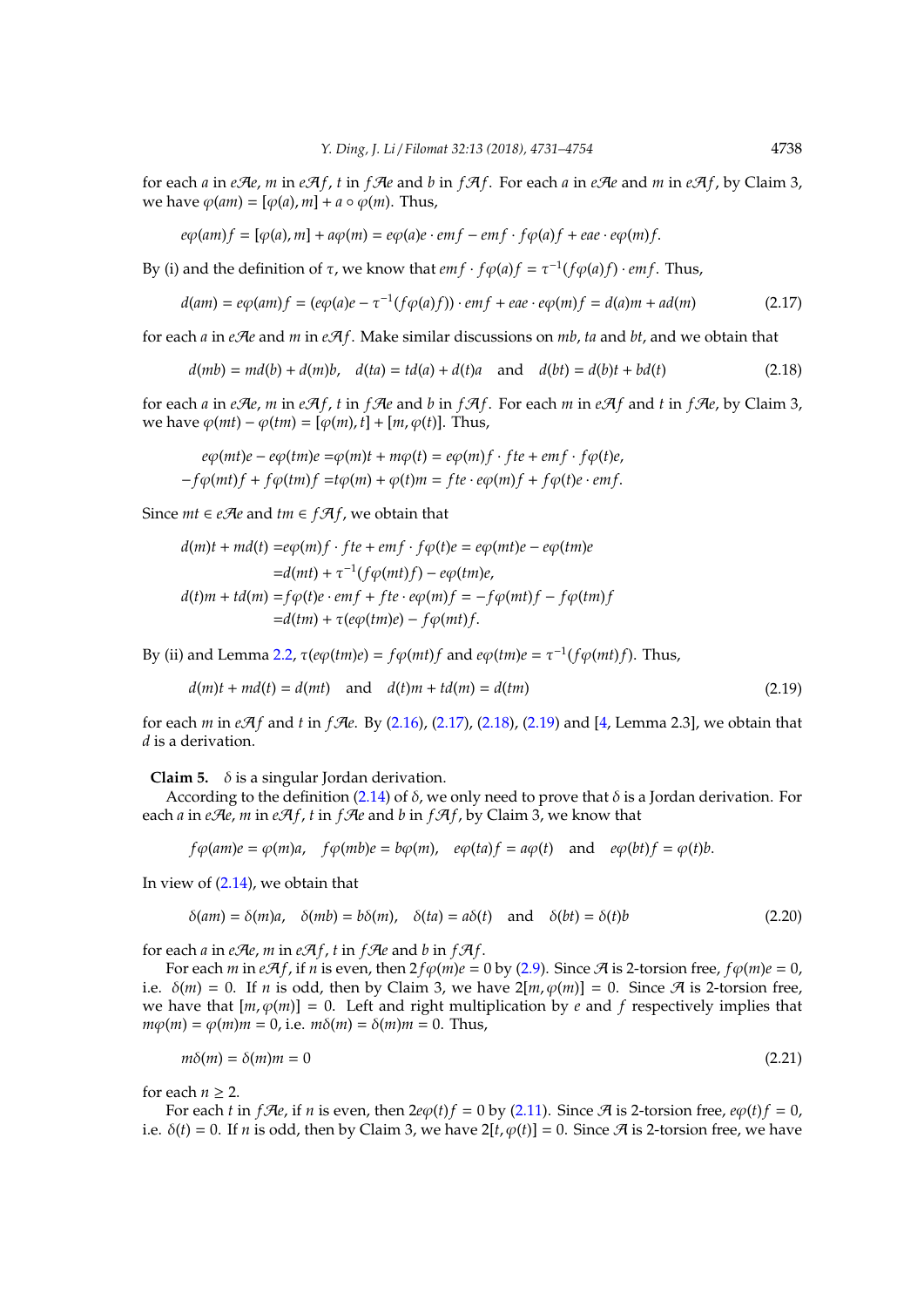that  $[t, \varphi(t)] = 0$ . Left and right multiplication by *e* and *f* respectively implies that  $t\varphi(t) = \varphi(t)t = 0$ , i.e.  $t\delta(t) = \delta(t)t = 0$ . Thus,

<span id="page-8-0"></span>
$$
t\delta(t) = \delta(t)t = 0\tag{2.22}
$$

for each  $n \geq 2$ .

Let  $x = a + m + t + b$  be an arbitrary element in A where  $a, m, t, b$  are elements in *e*A*e*,*e*A*f*, *f*A*e*, *f*A*f*, respectively. By [\(2.14\)](#page-4-5), [\(2.20\)](#page-7-3), [\(2.21\)](#page-7-4) and [\(2.22\)](#page-8-0), we obtain that

$$
\delta(x^2) = \delta((a + m + t + b)^2)
$$
  
\n
$$
= \delta(m)a + b\delta(m) + a\delta(t) + \delta(t)b,
$$
  
\n
$$
x\delta(x) + \delta(x)x = (a + m + t + b)\delta(a + m + t + b) + \delta(a + m + t + b)(a + m + t + b)
$$
  
\n
$$
= b\delta(m) + a\delta(t) + \delta(m)a + \delta(t)b.
$$

So  $\delta(x^2) = x\delta(x) + \delta(x)x$  for each *x* in A. According to the definition [\(2.14\)](#page-4-5) of  $\delta$ , we obtain that  $\delta$  is a singular Jordan derivation.

**Claim 6.** *γ* vanishes on all  $(n - 1)$  – th commutators of A.

For each  $x_1, x_2, ..., x_n$  in  $A$ , we have that

$$
\gamma(p_n(x_1, x_2, ..., x_n)) = \varphi(p_n(x_1, x_2, ..., x_n)) - d(p_n(x_1, x_2, ..., x_n)) - \delta(p_n(x_1, x_2, ..., x_n))
$$
  
= 
$$
\sum_{i=1}^n p_n(x_1, ..., \varphi(x_i), ..., x_n) - d(p_n(x_1, x_2, ..., x_n)) - \delta(p_n(x_1, x_2, ..., x_n))
$$
  
= 
$$
\sum_{i=1}^n p_n(x_1, ..., d(x_i) + \delta(x_i) + \gamma(x_i), ..., x_n) - d(p_n(x_1, x_2, ..., x_n))
$$
  
- 
$$
\delta(p_n(x_1, x_2, ..., x_n)).
$$

Since *d* is a derivation and  $\gamma(\mathcal{A}) \subseteq \mathcal{Z}(\mathcal{A})$ , it follows that

<span id="page-8-1"></span>
$$
\gamma(p_n(x_1, x_2, ..., x_n)) = \sum_{i=1}^n p_n(x_1, ..., x_{i-1}, \delta(x_i), x_{i+1}, ..., x_n) - \delta(p_n(x_1, x_2, ..., x_n)).
$$
\n(2.23)

If *n* is even, then in view of  $(2.9)$ ,  $(2.11)$ ,  $(2.14)$  and that A is 2-torsion free, we obtain that  $δ(m) = fφ(m)e = 0$  and  $δ(t) = eφ(t)f = 0$  for each *m* in *eAf* and *t* in *fAe*. Thus,  $δ(A) = {0}$ . By [\(2.23\)](#page-8-1), we have  $\gamma(p_n(x_1, x_2, ..., x_n)) = 0$  for each  $x_1, x_2, ..., x_n$  in  $\mathcal{A}$ .

If *n* is odd, then by Claim 3 and [\(2.14\)](#page-4-5), we have that

 $\delta(am) = f\phi(am)e = f\phi(m)e \cdot eae = \delta(m)a,$  $\delta$ (*mb*) =  $f\varphi$ (*mb*) $e = fbf \cdot f\varphi$ (*m*) $e = b\delta$ (*m*),  $\delta(ta) = e\varphi(ta) f = eae \cdot e\varphi(t) f = a\delta(t),$  $\delta(bt) = e\varphi(bt) f = e\varphi(t) f \cdot fbf = \delta(t)b$ ,  $\delta(m_1)m_2 + \delta(m_2)m_1 = f\phi(m_1)e \cdot em_2f + f\phi(m_2)e \cdot em_1f = 0$ ,  $m_2\delta(m_1) + m_1\delta(m_2) = em_2 f \cdot f \varphi(m_1)e + em_1 f \cdot f \varphi(m_2)e = 0,$  $\delta(t_1)t_2 + \delta(t_2)t_1 = e\varphi(t_1)f \cdot ft_2e + e\varphi(t_2)f \cdot ft_1e = 0,$  $t_2\delta(t_1) + t_1\delta(t_2) = ft_2e \cdot e\phi(t_1)f + ft_1e \cdot e\phi(t_2)f = 0$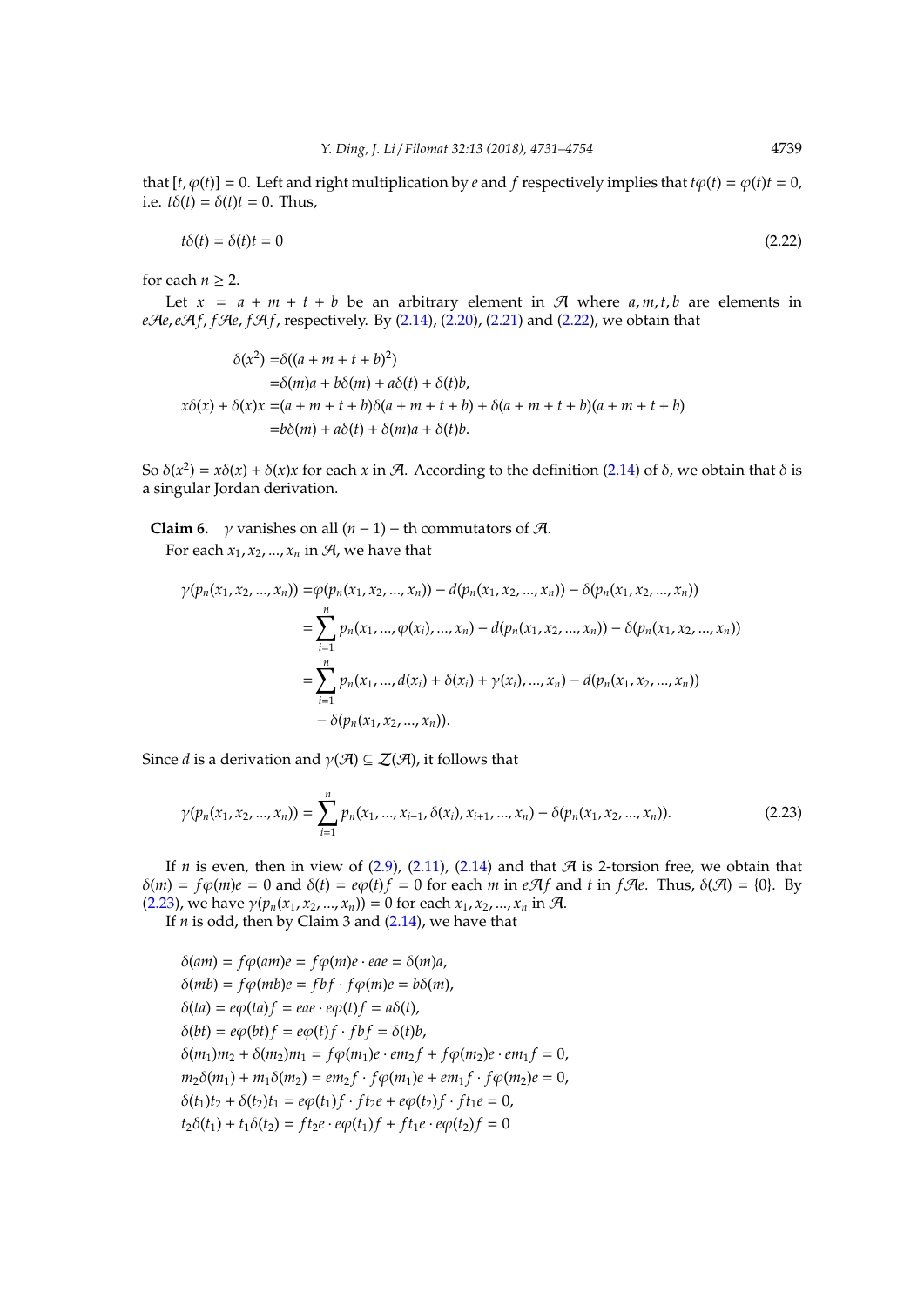for each *a* in *e* $\mathcal{A}$ *e*, *m*, *m*<sub>1</sub>, *m*<sub>2</sub> in *e* $\mathcal{A}$ *f*, *t*, *t*<sub>1</sub>, *t*<sub>2</sub> in *f* $\mathcal{A}$ *e* and *b* in *f* $\mathcal{A}$ *f*. It follows that

 $\delta(a_1a_2m) = \delta(m)a_1a_2 = \delta(a_1m)a_2 = \delta(a_2a_1m) = \delta(m)a_2a_1$ ,  $\delta(mb_1b_2) = b_1b_2\delta(m) = b_1\delta(mb_2) = \delta(mb_2b_1) = b_2b_1\delta(m),$  $\delta(ta_1a_2) = a_1a_2\delta(t) = a_1\delta(ta_2) = \delta(ta_2a_1) = a_2a_1\delta(t),$  $\delta(b_1b_2t) = \delta(t)b_1b_2 = \delta(b_1t)b_2 = \delta(b_2b_1t) = \delta(t)b_2b_1$ , δ(*amb*) = δ(*mb*)*a* = *b*δ(*m*)*a*,  $δ(bta) = δ(ta)b = aδ(t)b$ ,  $\delta(t_1)t_2m + mt_2\delta(t_1) = \delta(t_2mt_1 + t_1mt_2) = mt_1\delta(t_2) + mt_2\delta(t_1) = 0,$  $δ(m_1)m_2t + tm_2δ(m_1) = δ(m_2tm_1 + m_1tm_2) = tm_1δ(m_2) + tm_2δ(m_1) = 0$ 

for each  $a_1a_1$ ,  $a_2$  in eAe,  $m_1, m_2$  in eAf,  $t_1, t_2$  in fAe and  $b_1, b_2$  in fAf. Thus, for each  $x_1 = a_1 + m_1 + t_1 + b_1$ ,  $x_2 = a_2 + m_2 + t_2 + b_2$  and  $x_3 = a_3 + m_3 + t_3 + b_3$  in  $\mathcal{A}$  where  $a_1, a_2, a_3 \in e\mathcal{A}e$ , *m*<sub>1</sub>, *m*<sub>2</sub>, *m*<sub>3</sub> ∈ *eAf*, *t*<sub>1</sub>, *t*<sub>2</sub>, *t*<sub>3</sub> ∈ *fAe* and *b*<sub>1</sub>, *b*<sub>2</sub>, *b*<sub>3</sub> ∈ *fAf*, we obtain that

$$
\delta([[x_1, x_2], x_3]) = \delta([[a_1 + m_1 + t_1 + b_1, a_2 + m_2 + t_2 + b_2], a_3 + m_3 + t_3 + b_3])
$$
\n
$$
= \delta(t_1a_2a_3 + b_1t_2a_3 - t_2a_1a_3 - b_2t_1a_3 - b_3t_1a_2 - b_3b_1t_2 + b_3t_2a_1 + b_3b_2t_1 + a_1m_2b_3 + m_1b_2b_3 - a_2m_1b_3 - m_2b_1b_3 - a_3a_1m_2 - a_3m_1b_2 + a_3a_2m_1 + a_3m_2b_1),
$$
\n
$$
[[\delta(x_1), x_2], x_3] + [[x_1, \delta(x_2)], x_3] + [[x_1, x_2], \delta(x_3)]
$$
\n
$$
= [[\delta(a_1 + m_1 + t_1 + b_1), a_2 + m_2 + t_2 + b_2], a_3 + m_3 + t_3 + b_3]
$$
\n
$$
+ [[a_1 + m_1 + t_1 + b_1, a_2 + m_2 + t_2 + b_2], \delta(a_3 + m_3 + t_3 + b_3)]
$$
\n
$$
= \delta(t_1)b_2b_3 - a_2\delta(t_1)b_3 - \delta(t_2)b_1b_3 + a_1\delta(t_2)b_3 - a_3\delta(t_1)b_2 + a_3a_2\delta(t_1) + a_3\delta(t_2)b_1 - a_3a_1\delta(t_2) + \delta(m_1)a_2a_3 - b_2\delta(m_1)a_3 - \delta(m_2)a_1a_3 + b_1\delta(m_2)a_3 - b_3\delta(m_1)a_2
$$
\n
$$
+ b_3b_2\delta(m_1) + b_3\delta(m_2)a_1 - b_3b_1\delta(m_2).
$$

It follows that  $\delta([[x_1, x_2], x_3]) = [[\delta(x_1), x_2], x_3] + [[x_1, \delta(x_2)], x_3] + [[x_1, x_2], \delta(x_3)],$  i.e., δ is a Lie triple derivation. Since *n* is odd, we can deduce that

$$
\delta(p_n(x_1, x_2, ..., x_n) = \delta([[p_n(x_1, x_2, ..., x_{n-2}), x_{n-1}], x_n])
$$
\n
$$
= [[\delta(p_{n-2}(x_1, x_2, ..., x_{n-2})), x_{n-1}], x_n] + [[p_{n-2}(x_1, x_2, ..., x_{n-2}), \delta(x_{n-1})], x_n]
$$
\n
$$
+ [[p_{n-2}(x_1, x_2, ..., x_{n-2}), x_{n-1}], \delta(x_n)]
$$
\n
$$
= p_{n-2}(\delta([[x_1, x_2], x_3]), x_4, ..., x_n) + \sum_{i=4}^n p_{n-2}([[x_1, x_2], x_3]), x_4, ..., \delta(x_i), ..., x_n)
$$
\n
$$
= \sum_{i=1}^n p_n(x_1, ..., x_{i-1}, \delta(x_i), x_{i+1}, ..., x_n),
$$

i.e.,  $\delta$  is a Lie *n*-derivation. By [\(2.23\)](#page-8-1), we have  $\gamma(p_n(x_1, x_2, ..., x_n)) = 0$  for each  $x_1, x_2, ..., x_n$  in A. Thus, Claim 6 holds.

With the definitions [\(2.13\)](#page-4-4), [\(2.14\)](#page-4-5) and [\(2.15\)](#page-5-0) of  $d$ ,  $\delta$ ,  $\gamma$  and Claims 4, 5 and 6, the proof is finished.  $\Box$ 

<span id="page-9-0"></span>**Lemma 2.5.** *[\[4,](#page-22-1) Remark 3.2] Let*  $\delta$  *be a singular Jordan derivation on A.* 

**(i)** δ *is an antiderivation if and only if* δ *satisfies*

<span id="page-9-1"></span>
$$
\delta(e\mathcal{A}f) \cdot e\mathcal{A}f = e\mathcal{A}f \cdot \delta(e\mathcal{A}f) = \delta(f\mathcal{A}e) \cdot f\mathcal{A}e = f\mathcal{A}e \cdot \delta(f\mathcal{A}e) = \{0\}.
$$
 (2.24)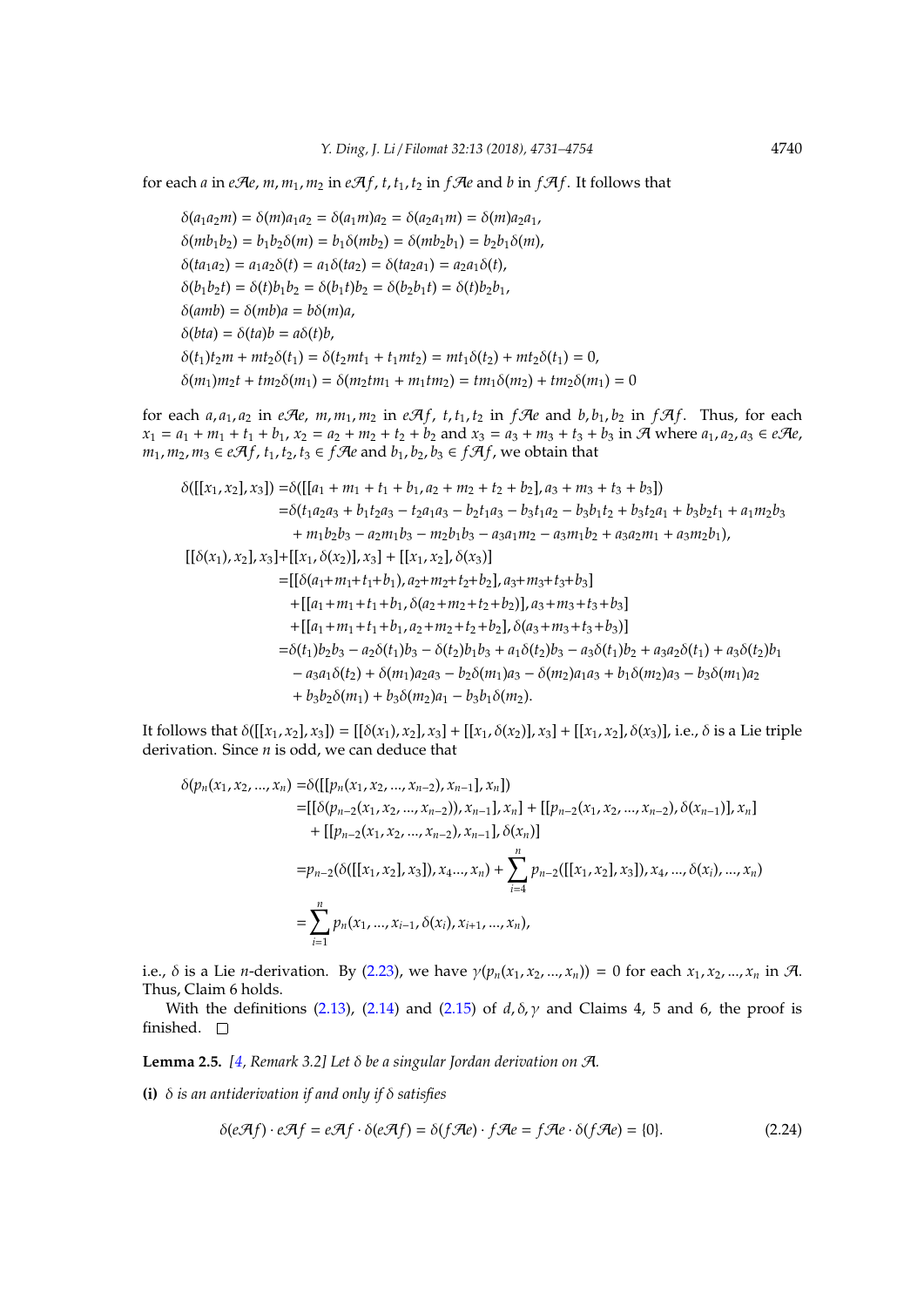**(ii)** *If* A *satisfies*

<span id="page-10-1"></span><span id="page-10-0"></span>
$$
e\mathcal{A}f \cdot f\mathcal{A}e = f\mathcal{A}e \cdot e\mathcal{A}f = \{0\},\tag{2.25}
$$

*then* δ *is an antiderivation.*

<span id="page-10-3"></span>**Corollary 2.6.** *Let* ϕ *be a Lie n-derivation on* A*. Suppose that* A *is* 2*- and* (*n* − 1)*-torsion free, and that*  $\mathcal{A}$  *satisfies the property [\(1.2\)](#page-1-1)* and [\(2.25\)](#page-10-0). Then  $\varphi$  *is of the form* 

$$
\varphi = d + \delta + \gamma \tag{2.26}
$$

*where d is a derivation on*  $A$ *,*  $\delta$  *is a singular Jordan derivation and antiderivation on*  $A$ *, and*  $\gamma$  *is a linear mapping from* A *into* Z(A) *vanishing on all* (*n* − 1)−*th commutators of* A*, if and only if f* $\phi$ (*eAe*)*f* ⊆ *f***Z**(*A*)*f* and *e* $\phi$ (*fAf*)*e* ⊆ *e***Z**(*A*)*e*.

*Proof.* Since  $\mathcal{A}$  satisfies [\(2.25\)](#page-10-0), we have that  $mt = tm = 0$  and  $e\varphi(tm)e + f\varphi(mt)f = 0$  for each *m* in *e* $\mathcal{A}$ *f* and *t* in *f* $\mathcal{A}$ *e*. Thus, the condition (ii) in Theorem [2.3](#page-2-1) holds. It follows that  $\varphi$  is of the form [\(2.26\)](#page-10-1)  $\varphi = d + \delta + \gamma$  where  $\delta$  is a singular Jordan derivation if and only if  $f\varphi(e\mathcal{A}e)f \subseteq f\mathcal{Z}(\mathcal{A})f$  and  $e\varphi(f\mathcal{A}f)e \subseteq e\mathcal{Z}(\mathcal{A})e$ . By Lemma [2.5,](#page-9-0)  $\delta$  is also an antiderivation.  $\square$ 

Associated with Theorem [2.3,](#page-2-1) we can get the necessary and sufficient conditions under which a Lie *n*-derivation  $\varphi$  can be standard.

<span id="page-10-2"></span>**Corollary 2.7.** *Let* ϕ *be a Lie n-derivation on* A*. Suppose that* A *is* 2*- and* (*n* − 1)*-torsion free, and that*  $A$  satisfies the property [\(1.2\)](#page-1-1). Then  $\varphi$  is standard if and only if the following conditions hold:

**(i)** *f*ϕ(*e*A*e*)*f* ⊆ *f*Z(A)*f and e*ϕ(*f*A*f*)*e* ⊆ *e*Z(A)*e,*

**(ii)**  $e\varphi$ (*tm*) $e + f\varphi$ (*mt*) $f \in \mathcal{Z}(\mathcal{A})$  for each  $m \in e\mathcal{A}f$  and  $t \in f\mathcal{A}e$ ,

**(iii)**  $f\varphi(e\mathcal{A}f)e = e\varphi(f\mathcal{A}e)f = \{0\}.$ 

*Proof.* Suppose that  $\varphi$  is standard. That is, there exists a derivation *d* on  $\mathcal{A}$  and a linear mapping *γ* from *A* into *Z*(*A*) vanishing on all (*n* − 1)−th commutators of *A*, such that  $\varphi = d + \gamma$ . Let δ be a linear mapping on  $\mathcal{A}$  and  $\delta = 0$ . Then  $\delta$  is a singular Jordan derivation and  $\varphi = d + \delta + \gamma$ . According to Theorem [2.3,](#page-2-1) we only need to prove (iii). For each  $m$  in  $e\mathcal{A}f$  and  $t$  in  $f\mathcal{A}e$ , we have  $p_n(m, f, ..., f) = p_{n-1}(m, f, ..., f) = ... = [m, f] = m$  and  $p_n(t, e, ..., e) = p_{n-1}(t, e, ..., e) = ... = [t, e] = t$ . Since  $\gamma$  vanishes on all  $(n - 1)$ −th commutators of  $\mathcal{A}$ , we have that  $\gamma(m) = \gamma(t) = 0$ . Thus,

$$
\varphi(m) = d(em) + \gamma(m) = d(e)m + ed(m),
$$
  

$$
\varphi(t) = d(te) + \gamma(t) = d(t)e + td(e).
$$

Left and right multiplication by *e* and *f* respectively implies that  $f\phi(m)e = 0$  and  $e\phi(t)f = 0$ . Hence, (iii) holds.

Suppose that (i), (ii) and (iii) hold. According to Theorem [2.3,](#page-2-1)  $\varphi$  is of the form [\(2.2\)](#page-2-3)  $\varphi = d + \delta + \gamma$ . By (iii) and the definition [\(2.14\)](#page-4-5) of  $\delta$  in Theorem [2.3,](#page-2-1) we obtain that  $\delta = 0$ .  $\Box$ 

<span id="page-10-4"></span>**Corollary 2.8.** Let  $\varphi$  be a Lie n-derivation on A. Suppose that n is even, and that A is a 2- and  $(n-1)$ *torsion free algebra satisfying the property [\(1.2\)](#page-1-1). Then* ϕ *is standard if and only if both conditions* (i) *and* (ii) *hold:*

**(i)** *f*ϕ(*e*A*e*)*f* ⊆ *f*Z(A)*f and e*ϕ(*f*A*f*)*e* ⊆ *e*Z(A)*e,*

**(ii)**  $e\varphi$ (*tm*) $e + f\varphi$ (*mt*) $f \in \mathcal{Z}(\mathcal{A})$  *for each m*  $\in e\mathcal{A}f$  *and*  $t \in f\mathcal{A}e$ .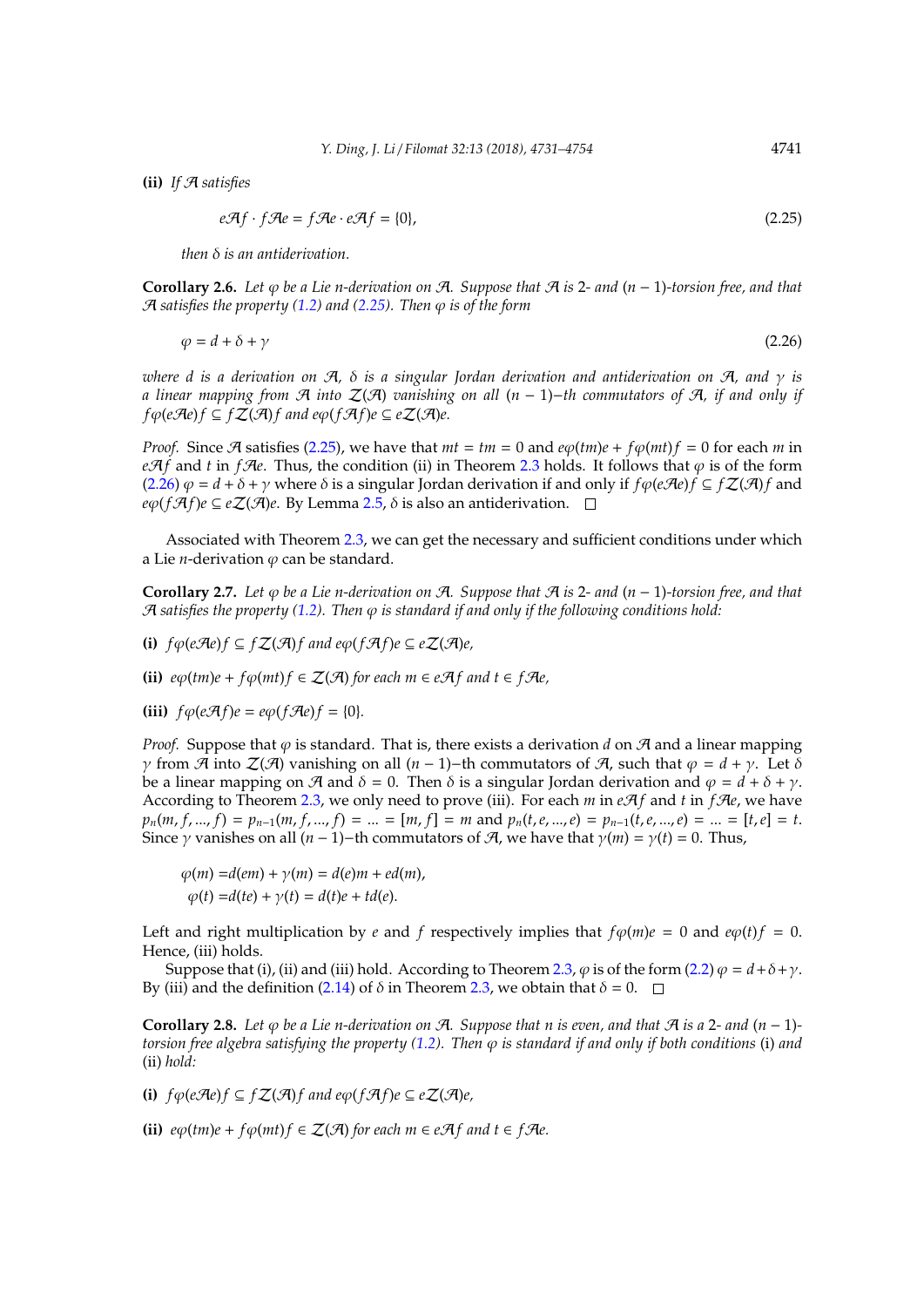*Proof.* According to Corollary [2.7,](#page-10-2) we only need to prove that  $f\phi(e\mathcal{A}f)e = e\phi(f\mathcal{A}e)f = \{0\}$  if (i) and (ii) hold.

Suppose that (i) and (ii) hold. For each  $m$  in  $eA f$  and  $t$  in  $fA e$ , by [\(2.9\)](#page-4-0) and [\(2.11\)](#page-4-2), we have that

$$
f\varphi(m)e = (-1)^{n-1}f\varphi(m)e \quad \text{and} \quad e\varphi(t)f = (-1)^{n-1}e\varphi(t)f.
$$

Since *n* is even and *A* is 2-torsion free, we have  $f\varphi(m)e = e\varphi(t)f = 0$ .

**Remark 2.9.** *Let* A *be a unital algebra with a nontrivial idempotent e satisfying the property [\(1.2\)](#page-1-1). Theorem [2.3](#page-2-1) generalizes [\[2,](#page-22-2) Theorem 3.4] which considers Lie triple derivations on* A*. Corollaries [2.6](#page-10-3) and [2.8](#page-10-4) generalize [\[2,](#page-22-2) Corollaries 3.5, 3.6 and 3.7] which considers Lie derivations and Lie triple derivations on* A*.*

### *2.2.* **The su**ffi**cient conditions for each Lie** *n***-derivation to be standard.**

Now, we want to enhance the sufficient conditions proposed in Theorem [2.3,](#page-2-1) and to give the sufficient conditions under which each Lie *n*-derivation on A can be described as the sum of a derivation, a singular Jordan derivation and a central mapping. For this purpose, we need to find some sufficient conditions independent of any Lie *n*-derivation  $\varphi$ .

Let  $\tilde{A}$  be an arbitrary algebra.  $\mathcal{Z}(\tilde{A})$  denotes the centre of  $\tilde{A}$ .  $\tilde{A}$  is said to *have no nonzero central ideal* if there is no nonzero ideal of  $\tilde{A}$  in  $\mathcal{Z}(\tilde{A})$ .  $S(\tilde{A})$  denotes the subalgebra generated with all idempotents and commutators of  $\tilde{A}$ . For each *x* in  $\tilde{A}$ , we consider that

<span id="page-11-0"></span>
$$
[x,\tilde{\mathcal{A}}] \subseteq \mathcal{Z}(\tilde{\mathcal{A}}) \text{ implies } x \in \mathcal{Z}(\tilde{\mathcal{A}}). \tag{2.27}
$$

That is,

$$
[[x,\tilde{\mathcal{A}}],\tilde{\mathcal{A}}] = \{0\} \text{ implies } [x,\tilde{\mathcal{A}}] = \{0\},
$$

which is equivalent to the condition that there exists no nonzero central inner derivation of  $\tilde{\mathcal{A}}$ . Important examples of algebras satisfying [\(2.27\)](#page-11-0) include commutative algebras, prime algebras, triangular algebras and matrix algebras.

Since A is a unital algebra with a nontrivial idempotent *e*, we would mention that

 $S(\mathcal{A}) = (S(e\mathcal{A}e) + e\mathcal{A}f \cdot f\mathcal{A}e) + e\mathcal{A}f + f\mathcal{A}e + (S(f\mathcal{A}f) + f\mathcal{A}e \cdot e\mathcal{A}f).$ 

If  $e \mathcal{A} f \cdot f \mathcal{A} e = f \mathcal{A} e \cdot e \mathcal{A} f = \{0\}$ , then  $\mathcal{A} = \mathcal{S}(\mathcal{A})$  if and only if  $e \mathcal{A} e = \mathcal{S} (e \mathcal{A} e)$  and  $f \mathcal{A} f = \mathcal{S} (f \mathcal{A} f)$ . If A satisfies the property [\(1.2\)](#page-1-1), then A satisfies [\(2.27\)](#page-11-0) and has no nonzero central ideal, but we cannot confirm that  $eAe$  or  $fA f$  satisfies [\(2.27\)](#page-11-0) or has no nonzero central ideal.

<span id="page-11-1"></span>**Theorem 2.10.** *Let* ϕ *be a Lie n-derivation on* A*. Suppose that* A *is* 2*- and* (*n* − 1)*-torsion free, and that* A *satisfies the property [\(1.2\)](#page-1-1). Suppose that one of following conditions* (i-1) - (i-4) *holds:*

**(i-1)**  $e\mathcal{A}e = \mathcal{S}(e\mathcal{A}e)$  and  $f\mathcal{A}f = \mathcal{S}(f\mathcal{A}f)$ ,

 $(i-2)$   $e\mathcal{A}e = S(e\mathcal{A}e)$  and  $Z(e\mathcal{A}e) = eZ(\mathcal{A}e)$ .

**(i-3)**  $f \mathcal{A} f = S(f \mathcal{A} f)$  and  $Z(f \mathcal{A} f) = f Z(\mathcal{A}) f$ ,

**(i-4)** *eAe or fAf satisfies* [\(2.27\)](#page-11-0) *when*  $n \geq 3$ ,  $\mathcal{Z}(eAe) = e\mathcal{Z}(A)e$  *and*  $\mathcal{Z}(fAf) = f\mathcal{Z}(Af)f$ .

*And suppose that one of the following conditions* (ii-1) - (ii-4) *also holds:*

**(ii-1)** *e*A*e or f*A*f has no nonzero central ideal,*

**(ii-2)**  $\mathcal{Z}(\mathcal{A}) = \{ a + b \mid a \in e\mathcal{Z}(\mathcal{A})e, b \in f\mathcal{Z}(\mathcal{A})f, am_0 = m_0b \}$  for some  $m_0 \in e\mathcal{A}f$ ,

**(ii-3)**  $\mathcal{Z}(\mathcal{A}) = \{ a + b \mid a \in e\mathcal{Z}(\mathcal{A})e, b \in f\mathcal{Z}(\mathcal{A})f, t_0a = bt_0 \}$  for some  $t_0 \in f\mathcal{A}e$ ,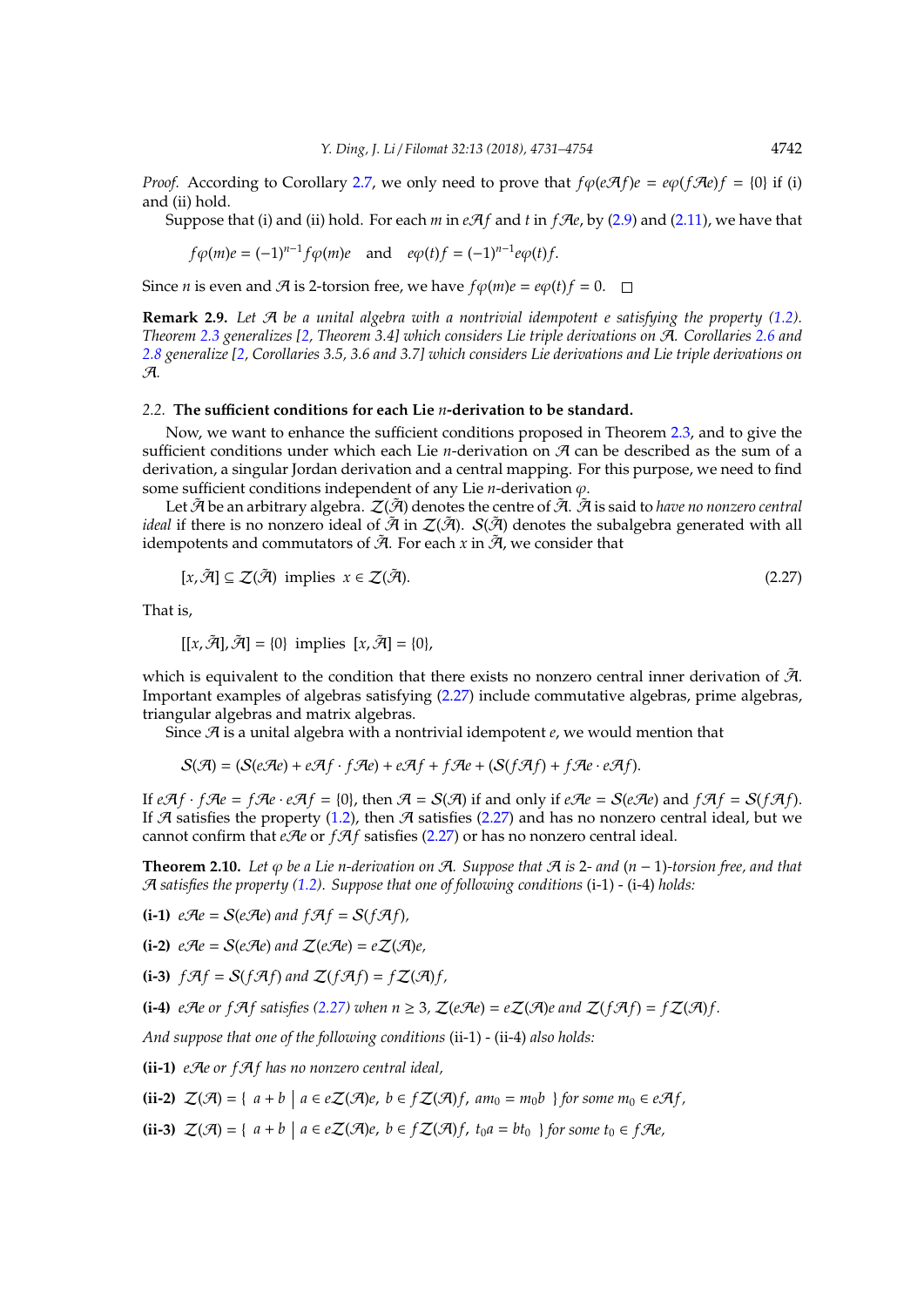**(ii-4)** A *satisfies [\(2.25\)](#page-10-0).*

*Then*  $\varphi$  *is of the form*  $\varphi = d + \delta + \gamma$ *, where d is a derivation on*  $\mathcal{A}$ ,  $\delta$  *is a singular Iordan derivation on*  $\mathcal{A}$ . *and* γ *is a linear mapping from* A *into* Z(A) *vanishing on all* (*n* − 1)−*th commutators of* A*. In addition,* δ *is also an antiderivation on* A *when* (ii*-*1) *or* (ii*-*4) *holds.*

**Remark 2.11.** *In Theorem [2.10,](#page-11-1) if we make a further assumption that n is even, or that*  $f\varphi$ *(eAf)e =*  $e\varphi$ (*f* $\mathcal{A}e$ )*f* = {0}, then  $\varphi$  *is standard. Thus, we can obtain the sufficient conditions under which every Lie n-derivation can be standard.*

<span id="page-12-1"></span>**Corollary 2.12.** Suppose that n is even, and that  $\mathcal{A}$  is a 2- and  $(n-1)$ -torsion free algebra satisfying the *property [\(1.2\)](#page-1-1). Suppose that one of the following conditions* (i-1) - (i-4) *holds:*

**(i-1)**  $e\mathcal{A}e = \mathcal{S}(e\mathcal{A}e)$  and  $f\mathcal{A}f = \mathcal{S}(f\mathcal{A}f)$ ,

**(i-2)**  $e\mathcal{A}e = \mathcal{S}(e\mathcal{A}e)$  and  $\mathcal{Z}(e\mathcal{A}e) = e\mathcal{Z}(\mathcal{A})e$ ,

**(i-3)**  $f \mathcal{A} f = S(f \mathcal{A} f)$  and  $Z(f \mathcal{A} f) = f Z(\mathcal{A}) f$ ,

**(i-4)** *e*A*e* or *f*A*f* satisfies [\(2.27\)](#page-11-0) when  $n \geq 3$ ,  $\mathcal{Z}(eAe) = e\mathcal{Z}(A)e$  and  $\mathcal{Z}(fAf) = f\mathcal{Z}(Af)$ .

*And suppose that one of the following conditions* (ii-1) - (ii-4) *also holds:*

**(ii-1)** *e*A*e or f*A*f has no nonzero central ideal,*

**(ii-2)**  $\mathcal{Z}(\mathcal{A}) = \{ a + b \mid a \in e\mathcal{Z}(\mathcal{A})e, b \in f\mathcal{Z}(\mathcal{A})f, am_0 = m_0b \}$  for some  $m_0 \in e\mathcal{A}f$ ,

**(ii-3)**  $\mathcal{Z}(\mathcal{A}) = \{ a + b \mid a \in e\mathcal{Z}(\mathcal{A})e, b \in f\mathcal{Z}(\mathcal{A})f, t_0a = bt_0 \}$  for some  $t_0 \in f\mathcal{A}e$ ,

**(ii-4)** A *satisfies [\(2.25\)](#page-10-0).*

*Then every Lie n-derivation on* A *is standard.*

<span id="page-12-0"></span>**Corollary 2.13.** *Suppose that*  $\mathcal{A}$  *is* 2*- and*  $(n - 1)$ *-torsion free, and that*  $\mathcal{A}$  *satisfies the property [\(1.2\)](#page-1-1). Suppose that one of following conditions* (i-1) - (i-4) *holds:*

**(i-1)**  $e\mathcal{A}e = \mathcal{S}(e\mathcal{A}e)$  and  $f\mathcal{A}f = \mathcal{S}(f\mathcal{A}f)$ ,

 $(i-2)$   $e\mathcal{A}e = S(e\mathcal{A}e)$  and  $Z(e\mathcal{A}e) = eZ(\mathcal{A})e$ ,

**(i-3)**  $f \mathcal{A} f = S(f \mathcal{A} f)$  and  $Z(f \mathcal{A} f) = f Z(\mathcal{A}) f$ ,

**(i-4)** *eAe or fAf satisfies* [\(2.27\)](#page-11-0) *when*  $n \geq 3$ ,  $\mathcal{Z}(eAe) = e\mathcal{Z}(A)e$  *and*  $\mathcal{Z}(fAf) = f\mathcal{Z}(Af)f$ .

*And suppose that one of the following conditions* (ii-1) - (ii-2) *also holds:*

**(ii-1)** *e*A*e or f*A*f has no nonzero central ideal,*

**(ii-2)** A *satisfies [\(2.25\)](#page-10-0).*

*If*

**(iii)** *for each x in*  $\mathcal{A}$ *, we have*  $ext{erf}$   $\mathcal{A}e = \{0\} = f\mathcal{A}e \cdot ext$  *f implies*  $ext{erf} = 0$  *and*  $ext{erf}$   $\mathcal{A}f \cdot fxe = \{0\} = fxe \cdot e\mathcal{A}f$ *implies f xe* = 0*,*

*then every Lie n-derivation on* A *is standard.*

**Remark 2.14.** *Theorem [2.10](#page-11-1) improves [\[15,](#page-23-0) Theorem 2.1] and [\[2,](#page-22-2) Theorem 5.1] which consider Lie triple derivations and Lie n-derivations on a unital algebra with a nontrivial idempotent e satisfying the property [\(1.2\)](#page-1-1).*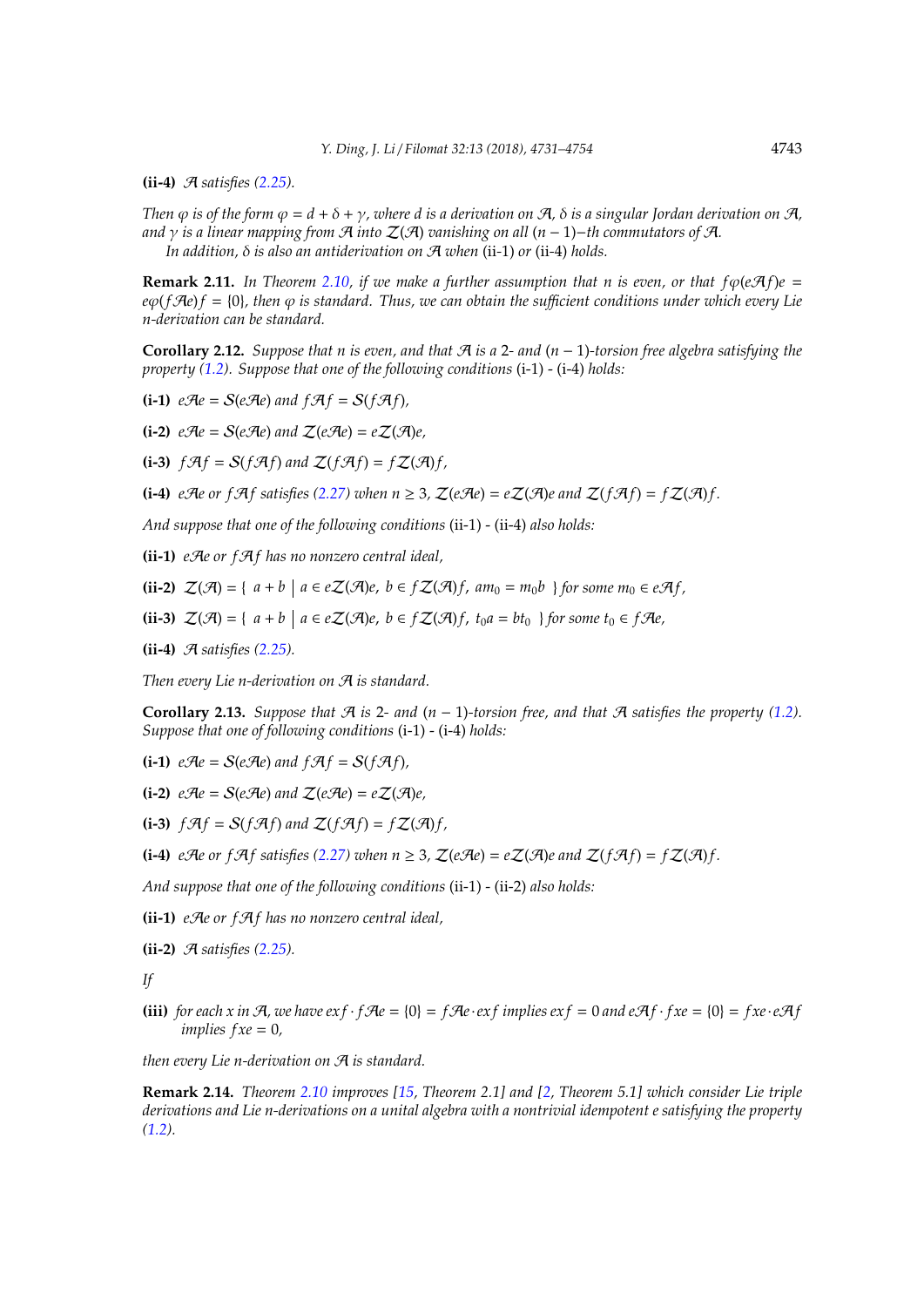To prove Theorem [2.10,](#page-11-1) we need to prove several lemmas.

<span id="page-13-0"></span>**Lemma 2.15.** Let  $\varphi$  be a Lie n-derivation on  $\varphi$ *A*. Suppose that  $\varphi$  *A* is (*n*−1)*-torsion free, and that*  $\varphi$  *A satisfies the property [\(1.2\)](#page-1-1). Suppose that both the conditions* (i) *and* (ii) *hold:*

**(i)** *f*ϕ(*e*A*e*)*f* ⊆ *f*Z(A)*f and e*ϕ(*f*A*f*)*e* ⊆ *e*Z(A)*e,*

**(ii)** *e*A*e or f*A*f has no nonzero central ideal.*

*Then*  $\varphi$  *satisfies e* $\varphi$ (*tm*)*e* + *f* $\varphi$ (*mt*)*f*  $\in$   $Z(\mathcal{A})$  *for each m*  $\in$  *eAf and t*  $\in$  *fAe.* 

<span id="page-13-2"></span>**Lemma 2.16.** *Let*  $\varphi$  *be a Lie n-derivation on*  $\mathcal{A}$ *. Suppose that*  $\mathcal{A}$  *is* 2*- and*  $(n-1)$ *-torsion free, and that*  $\mathcal{A}$ *satisfies the property [\(1.2\)](#page-1-1). Suppose that*

**(i)**  $f\phi(e\mathcal{A}e)f ⊆ fZ(\mathcal{A})f$  and  $e\phi(f\mathcal{A}f)e ⊆ eZ(\mathcal{A})e$ .

*And suppose that one of the following conditions* (ii-1) - (ii-2) *also holds:*

**(ii-1)**  $\mathcal{Z}(\mathcal{A}) = \{ a + b \mid a \in e\mathcal{Z}(\mathcal{A})e, b \in f\mathcal{Z}(\mathcal{A})f, am_0 = m_0b \}$  for some  $m_0 \in e\mathcal{A}f$ ,

**(ii-2)**  $\mathcal{Z}(\mathcal{A}) = \{ a + b \mid a \in e\mathcal{Z}(\mathcal{A})e, b \in f\mathcal{Z}(\mathcal{A})f, t_0a = bt_0 \}$  for some  $t_0 \in f\mathcal{A}e$ .

*Then*  $\varphi$  *satisfies e* $\varphi$ (*tm*)*e* + *f* $\varphi$ (*mt*)*f*  $\in$   $Z(\mathcal{A})$  *for each m*  $\in$  *eAf and t*  $\in$  *fAe.* 

<span id="page-13-3"></span>**Lemma 2.17.** *Let*  $\varphi$  *be a Lie n-derivation on*  $\mathcal{A}$ *. Suppose that*  $\mathcal{A}$  *is* 2*- and*  $(n-1)$ *-torsion free, and that*  $\mathcal{A}$ *satisfies the property [\(1.2\)](#page-1-1). Suppose that one of following conditions* (i) - (iv) *holds:*

**(i)**  $e\mathcal{A}e = \mathcal{S}(e\mathcal{A}e)$  and  $f\mathcal{A}f = \mathcal{S}(f\mathcal{A}f)$ ,

**(ii)**  $e\mathcal{A}e = \mathcal{S}(e\mathcal{A}e)$  and  $\mathcal{Z}(e\mathcal{A}e) = e\mathcal{Z}(\mathcal{A})e$ ,

**(iii)**  $f \mathcal{A} f = \mathcal{S}(f \mathcal{A} f)$  and  $\mathcal{Z}(f \mathcal{A} f) = f \mathcal{Z}(\mathcal{A}) f$ ,

**(iv)**  $e\mathcal{A}e$  or  $f\mathcal{A}f$  satisfies [\(2.27\)](#page-11-0) when  $n \geq 3$ ,  $\mathcal{Z}(e\mathcal{A}e) = e\mathcal{Z}(\mathcal{A})e$  and  $\mathcal{Z}(f\mathcal{A}f) = f\mathcal{Z}(\mathcal{A})f$ .

*Then*  $\varphi$  *satisfies*  $f\varphi$ (*eAe*) $f \subseteq fZ(\mathcal{A})f$  *and e* $\varphi$ (*fAf*)*e*  $\subseteq$  *eZ*(*A*)*e*.

*Proof.* [Proof of Lemma [2.15\]](#page-13-0) Without loss of generality, we suppose that  $eAe$  has no nonzero central ideal. Since  $\varphi$  is a Lie *n*-derivation on  $\tilde{A}$ . Discussing similarly as Theorem [2.3,](#page-2-1) we obtain same results as Claims 1, 2 and 3 in Theorem [2.3.](#page-2-1) According to (i) and the definition [\(2.13\)](#page-4-4) of *d*, we conclude that for each *a* in *e*A*e*, *m* in *e*A*f* and *t* in *f*A*e*,

<span id="page-13-1"></span> $d(am) = d(a)m + ad(m)$ ,  $d(ta) = td(a) + d(t)a$ ,  $d(m)t + md(t) = d(mt) + \tau^{-1}(f\varphi(mt)f) - e\varphi(tm)e.$  (2.28)

For each  $a_1$ ,  $a_2$  in *e*A*e*, *m* in *eAf* and *t* in *fAe*, it follows that

 $d(a_1a_2m) = d(a_1a_2)m + a_1a_2d(m)$ ,  $d(a_1a_2m) = d(a_1)a_2m + a_1d(a_2m) = d(a_1)a_2m + a_1d(a_2)m + a_1a_2d(m),$  $d(ta_1a_2) = td(a_1a_2) + d(t)a_1a_2$  $d(ta_1a_2) = ta_1d(a_2) + d(ta_1)a_2 = ta_1d(a_2) + td(a_1)a_2 + d(t)a_1a_2.$ 

Thus,

 $(d(a_1a_2) - d(a_1)a_2 - a_1d(a_2))m = 0$  $t(d(a_1a_2) - a_1d(a_2) - d(a_1)a_2) = 0.$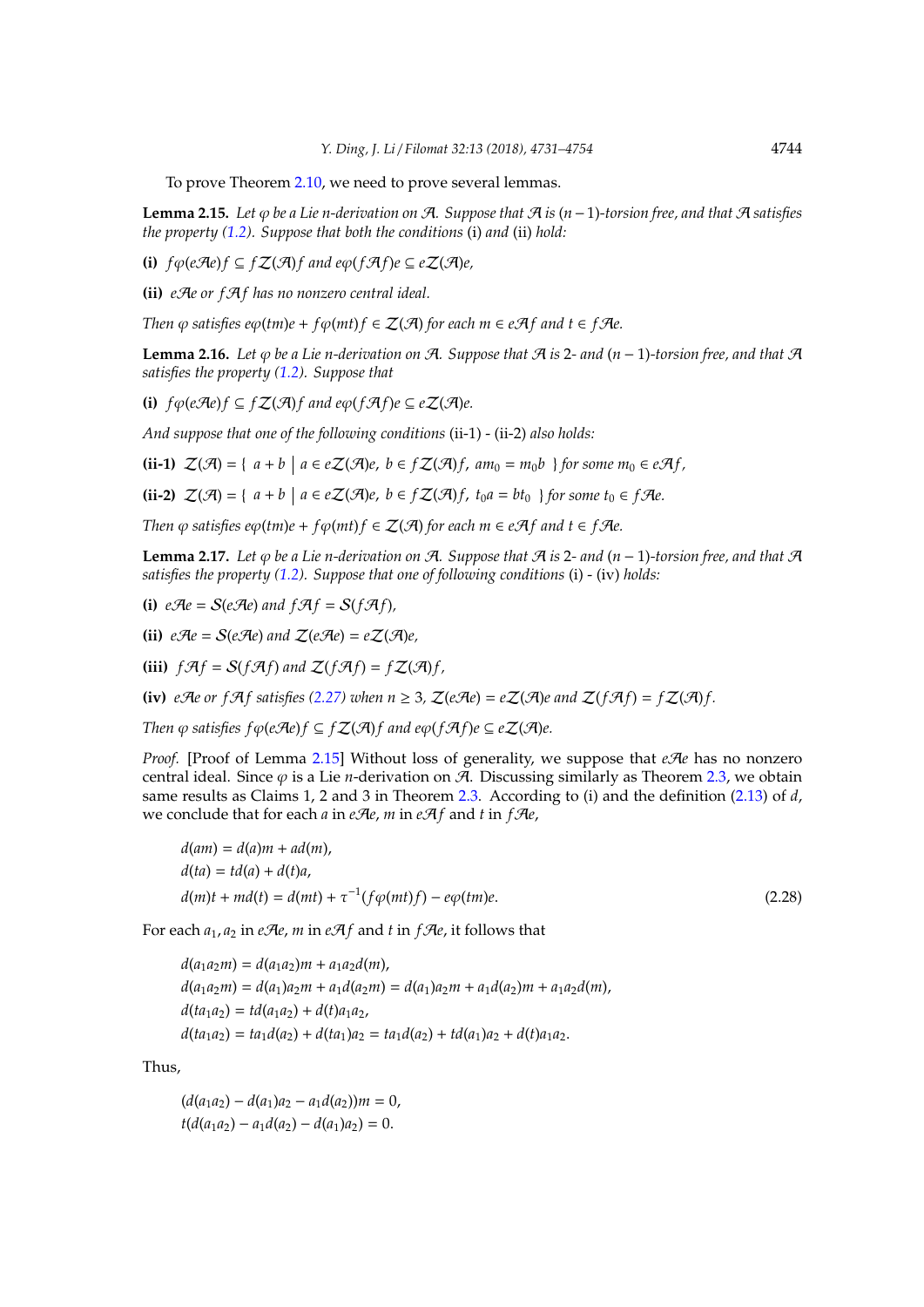Since  $A$  satisfies the property [\(1.2\)](#page-1-1), we obtain that

 $d(a_1a_2) = d(a_1)a_2 + a_1d(a_2).$ 

Denote that  $\epsilon(m, t) = e\varphi(tm)e - \tau^{-1}(f\varphi(mt)f)$  for each *m* in *eAf* and *t* in *fAe*. Then  $\epsilon(m, t) =$ *d*(*mt*) − *d*(*m*)*t* − *md*(*t*) by [\(2.28\)](#page-13-1). According to (i), we have that  $\epsilon$ (*m*, *t*) ∈ *e*Z( $\mathcal{A}$ )*e* ⊆ Z(*e* $\mathcal{A}$ *e*). Since

$$
\varepsilon(am,t) = d(amt) - d(am)t - amd(t)
$$
  
=d(a)mt + ad(mt) - d(a)mt - ad(m)t - amd(t)  
=a(d(mt) - d(m)t - md(t))  
=ae(m,t)

for each *a* in *e*A*e*, *m* in *eAf* and *t* in *fAe*, we obtain that  $\epsilon$ (*m*, *t*) is a central ideal of *eAe*. According to the assumption that *e* $\mathcal{A}$ *e* has no nonzero central ideal, we have  $\varepsilon$ (*m*, *t*) = 0, i.e.,  $e\varphi$ (*tm*) $e$  –  $\tau^{-1}(f\varphi(mt)f) = 0$ . Thus,  $e\varphi(tm)e + f\varphi(mt)f \in \mathcal{Z}(\mathcal{A})$ .

The proof in case that  $f \mathcal{A} f$  has no nonzero central ideal goes in a similar way.  $\Box$ 

*Proof.* [Proof of Lemma [2.16\]](#page-13-2) Without loss of generality, we suppose that (i) and (ii-1) hold. Discussing similarly as Theorem [2.3,](#page-2-1) we obtain same results as Claims 1, 2 and 3 in Theorem [2.3.](#page-2-1) According to (i) and the definition [\(2.13\)](#page-4-4) of *d*, we conclude that for each *a* in *e*A*e*, *m* in *eAf*, *t* in *f* $\mathcal{A}$ *e* and  $\bar{b}$  in  $f \mathcal{A} f$ ,

<span id="page-14-0"></span>

| $d(am) = d(a)m + ad(m),$ | (2.29) |
|--------------------------|--------|
|--------------------------|--------|

 $d(mb) = md(b) + d(m)b$ , (2.30)

<span id="page-14-1"></span>
$$
d(m)t + md(t) = d(mt) + \tau^{-1}(f\varphi(mt)f) - e\varphi(tm)e,
$$
\n(2.31)

<span id="page-14-2"></span>
$$
d(t)m + td(m) = d(tm) + \tau(e\varphi(tm)e) - f\varphi(mt)f.
$$
\n(2.32)

For each *m* in  $eA$ *f* and *t* in *fAe*, it follows from [\(2.29\)](#page-14-0) and [\(2.30\)](#page-14-1) that

<span id="page-14-4"></span><span id="page-14-3"></span> $d(mtm) = d((mt)m) = d(mt)m + mtd(m)$  and  $d(mtm) = d(m(tm)) = md(tm) + d(m)tm$ .

Thus,

$$
(d(mt) – d(m)t)m = m(d(tm) – td(m)).
$$
\n(2.33)

Denote that  $\epsilon(m, t) = e\varphi(tm)e - \tau^{-1}(f\varphi(mt)f)$  for *m* in *eAf* and *t* in *fAe*. By [\(2.31\)](#page-14-2) and [\(2.32\)](#page-14-3), we have that

$$
d(mt) – d(m)t = md(t) + \epsilon(m, t),
$$
  

$$
d(tm) – td(m) = d(t)m – \tau(\epsilon(m, t)).
$$

In view of [\(2.33\)](#page-14-4), it follows that

<span id="page-14-5"></span> $md(t)m + \epsilon(m, t)m = md(t)m - m\tau(\epsilon(m, t)).$ 

Thus,  $2\varepsilon(m, t)m = 0$ . Since  $\mathcal A$  is 2-torsion free, we have

$$
\epsilon(m,t)m = 0\tag{2.34}
$$

for each *m* in *eAf* and *t* in *fAe*. Let  $m_0$  be as in (ii-1), then  $\epsilon(m_0, t)m_0 = 0 = m_0 0$ . It follows from (ii-1) that  $\epsilon(m_0, t) + 0 \in \mathcal{Z}(\mathcal{A})$ . Thus,  $\epsilon(m_0, t) = 0$ . Since [\(2.34\)](#page-14-5) and

$$
0 = \epsilon(m + m_0, t)(m + m_0) = \epsilon(m, t)m + \epsilon(m, t)m_0 + \epsilon(m_0, t)(m + m_0),
$$

we conclude that  $\varepsilon(m, t)m_0 = 0 = m_0$ , which follows from (ii-1) that  $\varepsilon(m, t) + 0 \in \mathcal{Z}(\mathcal{A})$ . Thus,  $\epsilon(m, t) = 0$  and  $e\varphi(tm)e + f\varphi(mt)f \in \mathcal{Z}(\mathcal{A})$  for each *m* in  $e\mathcal{A}f$  and *t* in  $f\mathcal{A}e$ .

The proof in case that (i) and (ii-2) hold goes in a similar way.  $\square$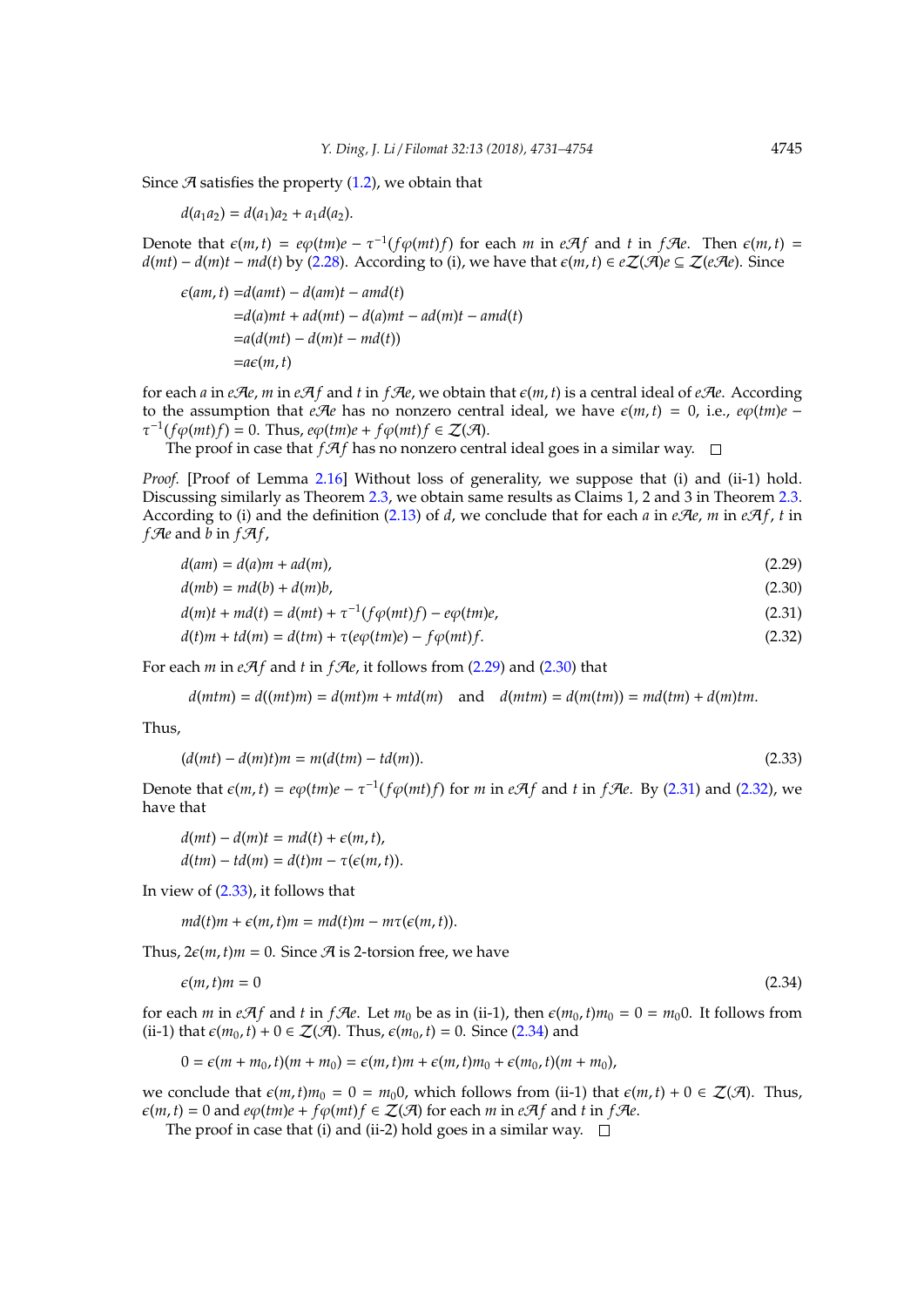*Proof.* [Proof of Lemma [2.17\]](#page-13-3) Since  $\varphi$  is a Lie *n*-derivation on  $\varphi$ , discussing similarly as Theorem [2.3,](#page-2-1) we obtain same results as Claims 1, 2 and 3 in Theorem [2.3.](#page-2-1) Thus for each *a* in *eAe*, *m* in *eAf*, *t* in  $f$ *Ae* and *b* in  $f$ *A* $f$ *,* we have that

<span id="page-15-0"></span> $e\phi(am)f = e\phi(a)e \cdot m + a \cdot e\phi(m)f - m \cdot f\phi(a)f,$  (2.35)

$$
e\varphi(mb)f = m \cdot f\varphi(b)f + e\varphi(m)f \cdot b - e\varphi(b)e \cdot m,
$$
\n(2.36)

$$
f\varphi(ta)e = t \cdot e\varphi(a)e + f\varphi(t)e \cdot a - f\varphi(a)f \cdot t,\tag{2.37}
$$

<span id="page-15-1"></span>
$$
f\varphi(bt)e = f\varphi(b)f \cdot t + b \cdot f\varphi(t)e - t \cdot e\varphi(b)e. \tag{2.38}
$$

Then the remaining proof could be organized by the following claims.

**Claim 1.**  $e\mathcal{A}e = \mathcal{S}(e\mathcal{A}e)$  implies  $f\varphi(e\mathcal{A}e)f \subseteq f\mathcal{Z}(\mathcal{A})f$ .

Let *A*<sup>0</sup> = { *a* ∈ *e* $\mathcal{A}$ *e f*  $\varphi$ (*a*)*f* ∈ *f*  $\mathcal{Z}(\mathcal{A})f$  }. We only need to prove that *A*<sup>0</sup> = *e* $\mathcal{A}e$ .

According to the linearity of  $\varphi$ , we have that  $A_0$  is a R-submodule of *eRe*. Take arbitrary elements *a*, *a*<sup> $\prime$ </sup> in *A*<sub>0</sub>. We have  $f\phi(a)f$ ,  $f\phi(a')f \in f\mathcal{Z}(\mathcal{A})f$ . By Lemma [2.2,](#page-2-4) we have that for each *m* in  $eA f$  and *t* in  $fA$ *e*,

$$
m \cdot f\varphi(a)f = \tau^{-1}(f\varphi(a)f) \cdot m,
$$
  
\n
$$
m \cdot f\varphi(a')f = \tau^{-1}(f\varphi(a')f) \cdot m,
$$
  
\n
$$
f\varphi(a)f \cdot t = t \cdot \tau^{-1}(f\varphi(a)f),
$$
  
\n
$$
f\varphi(a')f \cdot t = t \cdot \tau^{-1}(f\varphi(a')f).
$$

It follows from  $(2.35)$  and  $(2.37)$  that

$$
e\varphi((aa')m)f = e\varphi(aa')e \cdot m + aa' \cdot e\varphi(m)f - m \cdot f\varphi(aa')f,
$$
  
\n
$$
e\varphi(a(a'm))f = e\varphi(a)e \cdot a'm + a \cdot e\varphi(a'm)f - a'm \cdot f\varphi(a)f
$$
  
\n
$$
= e\varphi(a)e \cdot a'm + a \cdot e\varphi(a')e \cdot m + aa' \cdot e\varphi(m)f - am \cdot f\varphi(a')f - a'm \cdot f\varphi(a)f
$$
  
\n
$$
= (e\varphi(a)e \cdot a' + a \cdot e\varphi(a')e - a\tau^{-1}(f\varphi(a')f) - a'\tau^{-1}(f\varphi(a)f)) \cdot m + aa' \cdot e\varphi(m)f,
$$
  
\n
$$
f\varphi(t(aa'))e = t \cdot e\varphi(aa')e + f\varphi(t)e \cdot aa' - f\varphi(aa')f \cdot ta
$$
  
\n
$$
f\varphi((ta)a')e = ta \cdot e\varphi(a')e + f\varphi(ta)e \cdot a' - f\varphi(a')f \cdot ta
$$
  
\n
$$
= ta \cdot e\varphi(a')e + t \cdot e\varphi(a)e \cdot a' - a'\tau^{-1}(f\varphi(a)f) - a\tau^{-1}(f\varphi(a')f) + f\varphi(t)e \cdot aa'.
$$

Then

$$
(e\varphi(aa')e - e\varphi(a)e \cdot a' - a \cdot e\varphi(a')e + a\tau^{-1}(f\varphi(a')f) + a'\tau^{-1}(f\varphi(a)f)) \cdot m = m \cdot f\varphi(aa')f,
$$
  

$$
f\varphi(aa')f \cdot t = t \cdot (e\varphi(aa')e - e\varphi(a)e \cdot a' - a \cdot e\varphi(a')e + a\tau^{-1}(f\varphi(a')f) + a'\tau^{-1}(f\varphi(a)f)).
$$

According to Lemma [2.2,](#page-2-4)  $f\varphi(aa')f \in f\mathcal{Z}(\mathcal{A})f$ . That is,  $aa' \in A_0$ . Thus,  $A_0$  is a subalgebra of  $e\mathcal{A}e$ . Take an arbitrary element *a* in *eAe* satisfying  $a = a^2$ . By [\(2.35\)](#page-15-0) and [\(2.37\)](#page-15-1), we have that for each *m* in  $eA$ *f* and *t* in  $\hat{f}Ae$ ,

$$
e\varphi(am)f = e\varphi(a(am))f = e\varphi(a)e \cdot am + a \cdot e\varphi(am)f - am \cdot f\varphi(a)f
$$
  
\n
$$
= e\varphi(a)e \cdot am + a \cdot e\varphi(a)e \cdot m + a \cdot e\varphi(m)f - 2am \cdot f\varphi(a)f,
$$
  
\n
$$
f\varphi(ta)e = f\varphi((ta)a)e = ta \cdot e\varphi(a)e + f\varphi(ta)e \cdot a - f\varphi(a)f \cdot ta
$$
  
\n
$$
= ta \cdot e\varphi(a)e + t \cdot e\varphi(a)e \cdot a + f\varphi(t)e \cdot a - 2f\varphi(a)f \cdot ta.
$$

Then combining with  $(2.35)$  and  $(2.37)$ , we obtain that

<span id="page-15-3"></span><span id="page-15-2"></span>
$$
(e\varphi(a)e - e\varphi(a)e \cdot a - a \cdot e\varphi(a)e) \cdot m + 2am \cdot f\varphi(a)f = m \cdot f\varphi(a)f,
$$
\n(2.39)

 $t \cdot (e\phi(a)e - a \cdot e\phi(a)e - e\phi(a)e \cdot a) + 2f\phi(a)f \cdot ta = f\phi(a)f \cdot t.$  (2.40)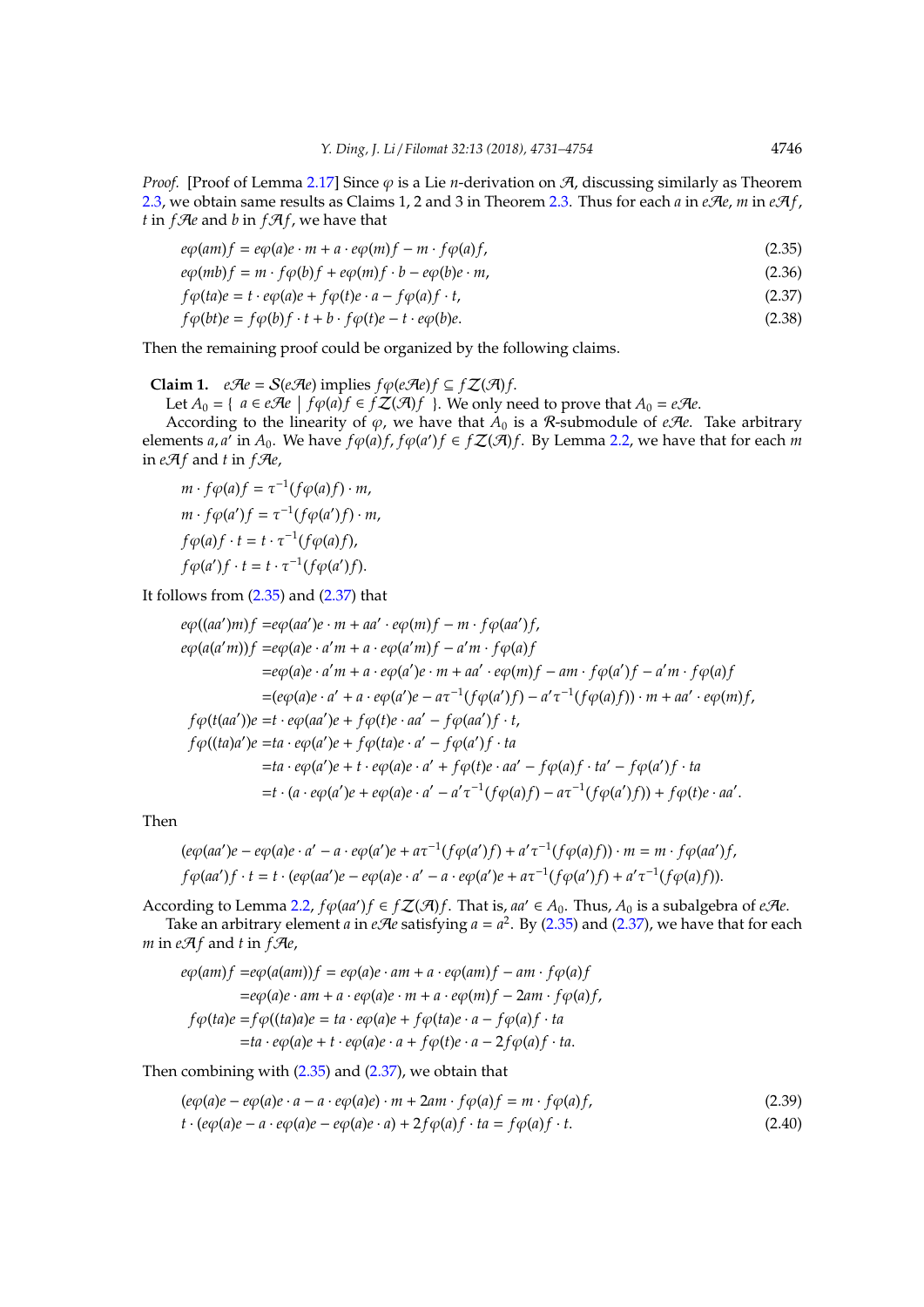Left and right multiplication by *a* respectively implies that

<span id="page-16-1"></span><span id="page-16-0"></span>
$$
am \cdot f\varphi(a)f = a \cdot e\varphi(a)e \cdot am,
$$
  
\n
$$
f\varphi(a)f \cdot ta = ta \cdot e\varphi(a)e \cdot a.
$$
\n(2.42)

In view of  $(2.41)$  and  $(2.42)$ , equations  $(2.39)$  and  $(2.40)$  can be reformed to

 $(e\varphi(a)e - e\varphi(a)e \cdot a - a \cdot e\varphi(a)e + 2a \cdot e\varphi(a)e \cdot a) \cdot m = m \cdot f\varphi(a)f,$  $t \cdot (e\phi(a)e - e\phi(a)e \cdot a - a \cdot e\phi(a)e + 2a \cdot e\phi(a)e \cdot a) = f\phi(a)f \cdot t.$ 

According to Lemma [2.2,](#page-2-4)  $f\varphi(a)f \in f\mathcal{Z}(\mathcal{A})f$ . That is,  $a = a^2 \in A_0$ . Thus,  $A_0$  contains all idempotents in *e*A*e*.

Take arbitrary elements *a*, *a'* in *eAe*. By [\(2.35\)](#page-15-0) and [\(2.37\)](#page-15-1), we have that for each *m* in *eAf* and *t* in  $f$ *Ae*,

 $e\phi([a, a']m)f = e\phi([a, a'])e \cdot m + [a, a'] \cdot e\phi(m)f - m \cdot f\phi([a, a'])f$  $e\varphi([a, a']m)f = e\varphi(aa'm)f - e\varphi(a'am)f$  $=[e\varphi(a)e, a']m + [a, e\varphi(a')e] \cdot m + [a, a'] \cdot e\varphi(m)f,$  $f\phi(t[a, a'])e = t \cdot e\phi([a, a'])e + f\phi(t)e \cdot [a, a'] - f\phi([a, a'])f \cdot t$ ,  $f\phi(t[a, a'])e = f\phi(taa')e - f\phi(ta'a)e$  $=t \cdot [a, e\varphi(a')e] + t \cdot [e\varphi(a)e, a'] + f\varphi(t)e \cdot [a, a']$ .

Then

$$
(e\varphi([a, a'])e - [e\varphi(a)e, a'] - [a, e\varphi(a')e]) \cdot m = m \cdot f\varphi([a, a'])f,
$$
  

$$
f\varphi([a, a'])f \cdot t = t \cdot (e\varphi([a, a'])e - [a, e\varphi(a')e] - [e\varphi(a)e, a']).
$$

According to Lemma [2.2,](#page-2-4)  $f\varphi([a, a'])f \in f\mathcal{Z}(\mathcal{A})f$ . That is,  $[a, a'] \in A_0$ . Thus,  $A_0$  contains all commutators in *e*A*e*.

Since  $A_0$  is a subalgebra of *eAe*, and  $A_0$  contains all idempotent and commutators in *eAe*, we have that  $S(eAe) \subseteq A_0$ . Since  $eAe = S(eAe)$ , we conclude that  $eAe = A_0$ .

**Claim 2.**  $f \mathcal{A} f = \mathcal{S}(f \mathcal{A} f)$  implies  $e \varphi(f \mathcal{A} f) e \subseteq e \mathcal{Z}(\mathcal{A}) e$ . The proof of Claim 2 is similar to the proof of Claim 1.

**Claim 3.** (i) implies that  $f\phi(e\mathcal{A}e)f \subseteq f\mathcal{Z}(\mathcal{A})f$  and  $e\phi(f\mathcal{A}f)e \subseteq e\mathcal{Z}(\mathcal{A})e$ . It's obvious according to Claim 1 and 2.

**Claim 4.** (ii) implies that  $f\phi(e\mathcal{A}e)f \subseteq f\mathcal{Z}(\mathcal{A})f$  and  $e\phi(f\mathcal{A}f)e \subseteq e\mathcal{Z}(\mathcal{A})e$ .

By Claim 1, we only need to prove  $e\varphi(f\mathcal{A}f)e \subseteq e\mathcal{Z}(\mathcal{A})e$ . If  $n \geq 3$ , for each *a* in *e*A*e*, *m* in *eAf*, *t* in *f* $\mathcal{A}e$  and *b* in *f* $\mathcal{A}f$ , since [a, b] = 0 and  $p_n(a, b, m, f, ..., f) = p_n(a, b, t, e, ..., e) = 0$ , we obtain that

 $0 = \varphi(p_n(a, b, m, f, ..., f)) = p_n(\varphi(a), b, m, f, ..., f) + p_n(a, \varphi(b), m, f, ..., f)$  $=[[\varphi(a), b] + [a, \varphi(b)], m],$  $0 = \varphi(p_n(a, b, t, e, ..., e)) = p_n(\varphi(a), b, t, e, ..., e) + p_n(a, \varphi(b), t, e, ..., e)$  $=[[\varphi(a), b] + [a, \varphi(b)], t].$ 

According to Lemma [2.2,](#page-2-4) we have

 $[f\varphi(a)f,b] + [a,e\varphi(b)e] \in \mathcal{Z}(\mathcal{A}).$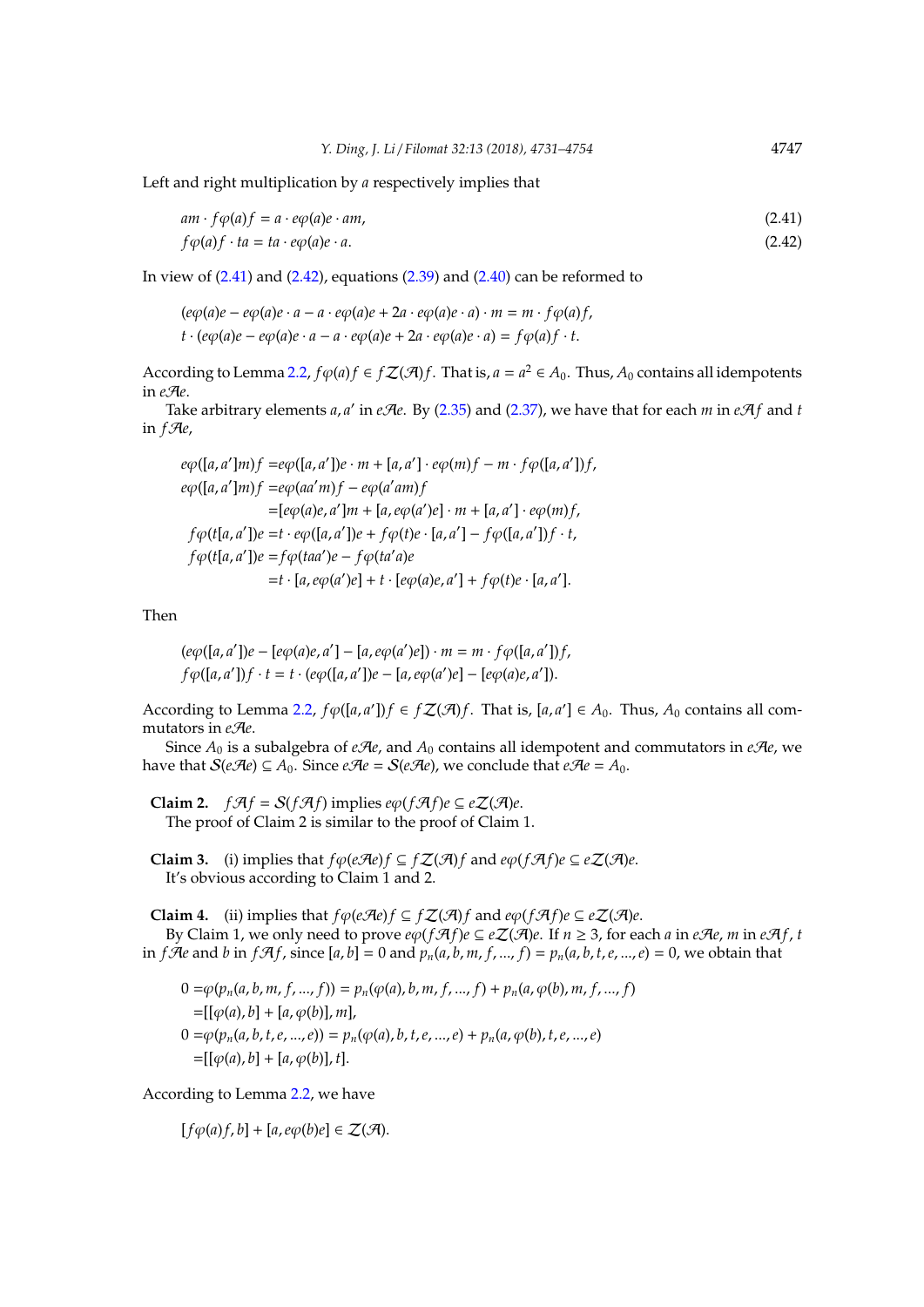By Claim 1, we have  $f\phi(e\mathcal{A}e)f$  ⊆  $fZ(\mathcal{A})f$  ⊆  $Z(f\mathcal{A}f)$ , and  $[f\phi(a)f, b] = 0$ . If  $n \ge 3$ , it follows that  $[a, e\varphi(b)e] = 0$  for each *a* in *e*A*e* and *b* in *f*A*f*. If  $n = 2$ , for each *a* in *eAe* and *b* in *fAf*, we have that

$$
0 = \varphi([a, b]) = [f\varphi(a)f, b] + [a, e\varphi(b)e]
$$

which follows that  $[a, e\varphi(b)e] = 0$ . Thus, we have  $e\varphi(f\mathcal{A}f)e \subseteq \mathcal{Z}(e\mathcal{A}e)$  for each  $n \geq 2$ . Since  $\mathcal{Z}(e\mathcal{A}e) = e\mathcal{Z}(\mathcal{A})e$ , we conclude that  $e\varphi(f\mathcal{A}f)e \subseteq e\mathcal{Z}(\mathcal{A})e$ .

**Claim 5.** (iii) implies that  $f\phi(e\mathcal{A}e)f \subseteq f\mathcal{Z}(\mathcal{A})f$  and  $e\phi(f\mathcal{A}f)e \subseteq e\mathcal{Z}(\mathcal{A})e$ . The proof of Claim 5 is similar to the proof of Claim 4.

**Claim 6.** (iv) implies that  $f\phi(e\mathcal{A}e)f \subseteq f\mathcal{Z}(\mathcal{A})f$  and  $e\phi(f\mathcal{A}f)e \subseteq e\mathcal{Z}(\mathcal{A})e$ . If  $n \geq 3$ , suppose that *e*A*e* satisfies [\(2.27\)](#page-11-0). Similar to the proof of Claim 4, we have that

<span id="page-17-1"></span><span id="page-17-0"></span>
$$
[f\varphi(a)f, b] + [a, e\varphi(b)e] \in \mathcal{Z}(\mathcal{A})
$$
\n(2.43)

for each *a* in *e* $\mathcal{A}$ *e* and *b* in  $f\mathcal{A}f$ . Then  $[e\mathcal{A}e, e\varphi(f\mathcal{A}f)e] \subseteq e\mathcal{Z}(\mathcal{A})e \subseteq \mathcal{Z}(e\mathcal{A}e)$ . Since  $e\mathcal{A}e$  satisfies [\(2.27\)](#page-11-0), it follows that

$$
e\varphi(f\mathcal{A}f)e \subseteq \mathcal{Z}(e\mathcal{A}e). \tag{2.44}
$$

Since  $\mathcal{Z}(e\mathcal{A}e) = e\mathcal{Z}(\mathcal{A})e$ , we have that  $e\varphi(f\mathcal{A}f)e \subseteq e\mathcal{Z}(\mathcal{A})e$ . On the other hand, by [\(2.44\)](#page-17-0), we have  $[a, e\phi(b)e] = 0$  for each *a* in *e* $\mathcal{A}e$  and *b* in  $f\mathcal{A}f$ . In view of [\(2.43\)](#page-17-1), we obtain  $[f\phi(a)f, b] = 0$  for each *a* in *eAe* and *b* in *fAf*. That is, *f* $\phi$ (*eAe*)*f* ⊆  $Z$ (*fAf*). Since  $Z$ (*fAf*) = *f* $Z$ (*A*)*f*, we obtain that *f* $\phi$ (*eAe*)*f* ⊆ *f*Z(*A*)*f*. The proof in case that *fAf* satisfies [\(2.27\)](#page-11-0) goes in a similar way.

If  $n = 2$ , for each *a* in *eAe* and *b* in *fAf*, we have that

$$
0 = \varphi([a, b]) = [f\varphi(a)f, b] + [a, e\varphi(b)e].
$$

Then,  $[f\varphi(a)f,b] = [a,e\varphi(b)e] = 0$ . That is,  $f\varphi(e\mathcal{A}e)f \subseteq \mathcal{Z}(f\mathcal{A}f)$  and  $e\varphi(f\mathcal{A}f)e \subseteq \mathcal{Z}(e\mathcal{A}e)$ . Since  $\mathcal{Z}(f\mathcal{A}f) = f\mathcal{Z}(\mathcal{A})f$  and  $\mathcal{Z}(e\mathcal{A}e) = e\mathcal{Z}(\mathcal{A})e$ , we conclude that  $f\phi(e\mathcal{A}e)f \subseteq f\mathcal{Z}(\mathcal{A})f$  and  $e\phi(f\mathcal{A}f)e \subseteq f$  $eZ(\mathcal{A})e$ .  $\square$ 

*Proof.* [Proof of Theorem [2.10\]](#page-11-1) According to Lemmas [2.5,](#page-9-0) [2.15,](#page-13-0) [2.16,](#page-13-2) [2.17](#page-13-3) and Theorem [2.3,](#page-2-1) we only need to prove that  $δ$  is an antiderivation when (ii-1) holds.

Without loss of generality, we suppose that *eAe* has no nonzero central ideal. The following discussion is partially similar as Claim 6 in Theorem [2.3,](#page-2-1) and we will omit several complicated procedures. If *n* is even, then in view of  $(2.9)$ ,  $(2.11)$ ,  $(2.14)$  and that  $\mathcal A$  is 2-torsion free, we obtain that  $\delta(m) = 0$  and  $\delta(t) = 0$  for each *m* in *e* $\mathcal{A}f$  and *t* in *f* $\mathcal{A}e$ . Thus,  $\delta = 0$ . If *n* is odd, then in view of [\(2.14\)](#page-4-5) and Claim 3 in Theorem [2.3,](#page-2-1) we have that for each  $m_1$ ,  $m_2$  in  $e\mathcal{A}f$  and  $t_1$ ,  $t_2$  in  $f\mathcal{A}e$ ,

<span id="page-17-2"></span>
$$
[\delta(m_1), m_2] + [\delta(m_2), m_1] = 0 \text{ and } [\delta(t_1), t_2] + [\delta(t_2), t_1] = 0. \tag{2.45}
$$

Take arbitrary elements  $m, m_1, m_2$  in  $eA f$ . If  $n \geq 3$ , since  $p_n(m_1, m_2, m, f, ..., f) = 0$ , we have that

 $0 = \varphi(p_n(m_1, m_2, m, f, ..., f))$  $=[[\varphi(m_1), m_2], m] + [[m_1, \varphi(m_2)], m]$  $=[[\varphi(m_1), m_2] + [m_1, \varphi(m_2)], m]$  $=[[\delta(m_1), m_2] + [m_1, \delta(m_2)], m].$ 

Or if  $n = 2$ , then

 $0 = \varphi([m_1, m_2], m]$  $=[\varphi([m_1, m_2]), m]$  $=[[\varphi(m_1), m_2] + [m_1, \varphi(m_2)], m]$  $=[[\delta(m_1), m_2] + [m_1, \delta(m_2)], m].$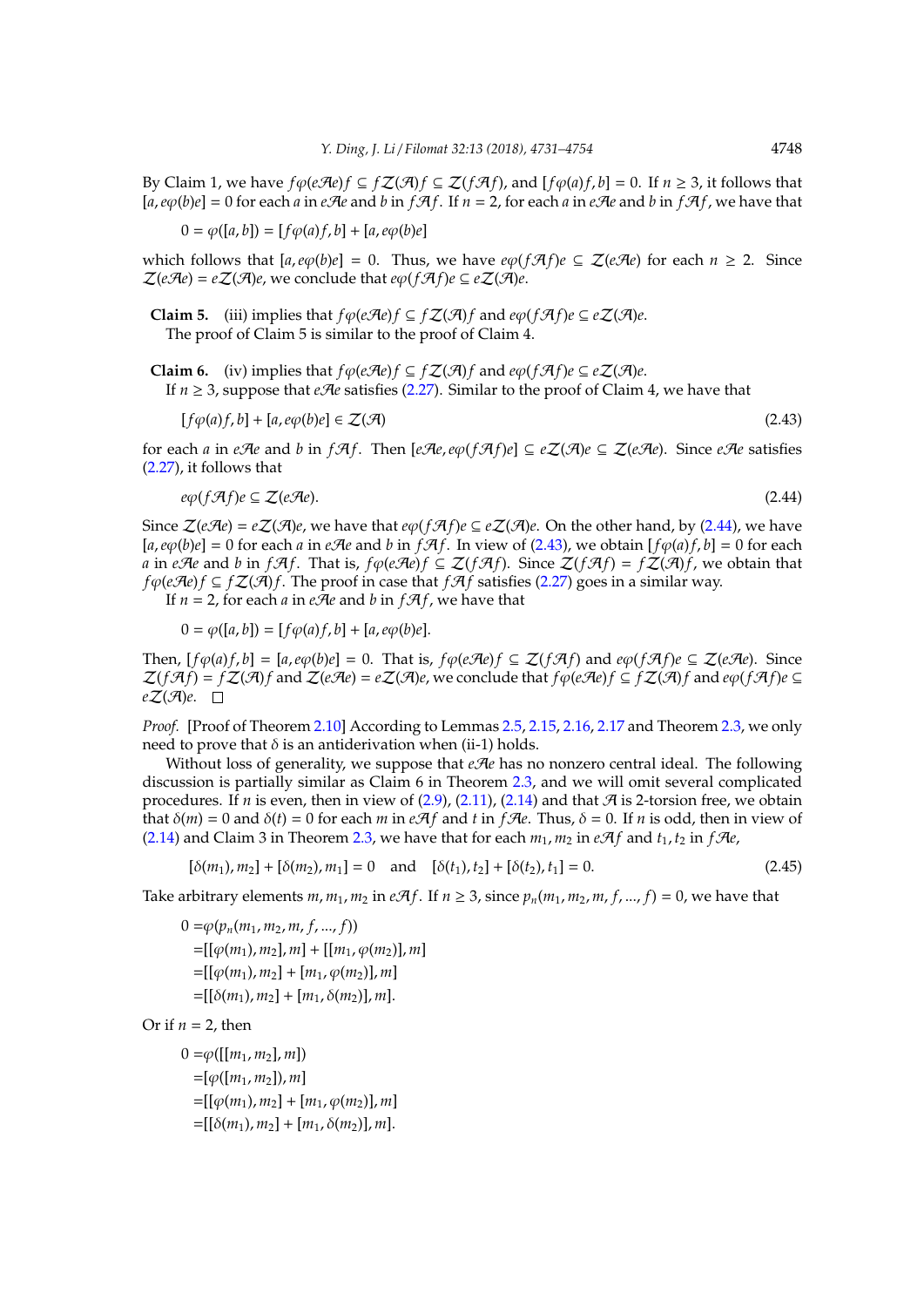Thus, for each  $n > 2$  and for each  $m, m_1, m_2$  in  $e\mathcal{A}f$ , we have that

<span id="page-18-0"></span>
$$
[[\delta(m_1), m_2] + [m_1, \delta(m_2)], m] = 0. \tag{2.46}
$$

Similarly, since  $p_n(m_1, m_2, t, e, ..., e) = p_n(t_1, t_2, m, f, ..., f) = p_n(t_1, t_2, t, e, ..., e) = 0$  when  $n \ge 3$ , we can conclude that

$$
[[\delta(m_1), m_2] + [m_1, \delta(m_2)], t] = 0,
$$
\n(2.47)

<span id="page-18-2"></span><span id="page-18-1"></span>
$$
[[\delta(t_1), t_2] + [t_1, \delta(t_2)], m] = 0,
$$
\n(2.48)

<span id="page-18-3"></span>
$$
[[\delta(t_1), t_2] + [t_1, \delta(t_2)], t] = 0 \tag{2.49}
$$

for each  $n \ge 2$  and for each  $m, m_1, m_2$  in  $e\mathcal{A}f$  and  $t, t_1, t_2$  in  $f\mathcal{A}e$ . Considering [\(2.46\)](#page-18-0), [\(2.47\)](#page-18-1), [\(2.48\)](#page-18-2), [\(2.49\)](#page-18-3) and Lemma [2.4,](#page-2-2) it follows that

<span id="page-18-5"></span><span id="page-18-4"></span>
$$
[\delta(m_1), m_2] + [m_1, \delta(m_2)] \in \mathcal{Z}(\mathcal{A}) \quad \text{and} \quad [\delta(t_1), t_2] + [t_1, \delta(t_2)] \in \mathcal{Z}(\mathcal{A}). \tag{2.50}
$$

The subtraction of [\(2.45\)](#page-17-2) and [\(2.50\)](#page-18-4) leads to  $2[\delta(m_1), m_2] \in \mathcal{Z}(\mathcal{A})$  and  $2[\delta(t_1), t_2] \in \mathcal{Z}(\mathcal{A})$ . Since  $\mathcal{A}$ is 2-torsion free, we have that

$$
[\delta(m_1), m_2] = \delta(m_1)m_2 - m_2\delta(m_1) \in \mathcal{Z}(\mathcal{A}) \text{ and } [\delta(t_1), t_2] = \delta(t_1)t_2 - t_2\delta(t_1) \in \mathcal{Z}(\mathcal{A}). \quad (2.51)
$$

Hence,

$$
m_2\delta(m_1) \in \mathcal{Z}(e\mathcal{A}e)
$$
 and  $\delta(t_1)t_2 \in \mathcal{Z}(e\mathcal{A}e)$ 

for each  $m_1$ ,  $m_2$  in  $eA f$  and  $t_1$ ,  $t_2$  in  $fA$ e. It follows obviously that  $eA f \cdot \delta(eA f)$  and  $\delta(fA e) \cdot fA e$ are central ideals of *eAe*. Since *eAe* has no nonzero central ideal, we confirm that  $eA f \cdot \delta(eA f)$  = δ(*f* $\mathcal{A}e$ ) · *f* $\mathcal{A}e$  = {0}. According to [\(2.51\)](#page-18-5), we confirm that  $\delta(e\mathcal{A}f) \cdot e\mathcal{A}f = f\mathcal{A}e \cdot \delta(f\mathcal{A}e) =$  {0}. By lemma [2.5,](#page-9-0) we obtain that  $\delta$  is an antiderivation.

The proof in case that  $f \mathcal{A} f$  has no nonzero central ideal goes in a similar way.  $\square$ 

*Proof.* [Proof of Corollary [2.13\]](#page-12-0) According to Theorem [2.10,](#page-11-1) if  $A$  satisfies one of (i-1), (i-2), (i-3) and (i-4), and if  $\mathcal A$  satisfies (ii-1) or (ii-2), then arbitrary Lie *n*-derivation  $\varphi$  on  $\mathcal A$  is of the form  $\varphi = d + \delta + \gamma$ , where *d* is a derivation on  $\varphi$ ,  $\delta$  is a singular Jordan derivation and antiderivation on  $\mathcal{A}$ , and  $\gamma$  is a linear mapping from  $\mathcal{A}$  into  $\mathcal{Z}(\mathcal{A})$  vanishing on all  $(n-1)$ -th commutators of  $\mathcal{A}$ . By Lemma [2.5,](#page-9-0) we know that  $\delta$  satisfies [\(2.24\)](#page-9-1):

$$
\delta(e\mathcal{A}f) \cdot e\mathcal{A}f = e\mathcal{A}f \cdot \delta(e\mathcal{A}f) = \delta(f\mathcal{A}e) \cdot f\mathcal{A}e = f\mathcal{A}e \cdot \delta(f\mathcal{A}e) = \{0\}.
$$

Since (iii), we conclude that  $\delta(e\mathcal{A}f) = \delta(f\mathcal{A}e) = \{0\}$ . That is,  $\delta = 0$ .  $\Box$ 

In Corollary [2.13,](#page-12-0) we would mention that  $eA f = fA e = \{0\}$  if and only if both conditions (ii-2) and (iii) hold. And if condition (ii-2) holds, then  $\mathcal{A} = \mathcal{S}(\mathcal{A})$  if and only if condition (i-1) holds. Thus, we can obtain the following corollary.

**Corollary 2.18.** *Suppose that*  $\mathcal A$  *is a* 2*- and*  $(n-1)$ -torsion free algebra satisfying the property [\(1.2\)](#page-1-1), and *that*  $\mathcal{A} = \mathcal{S}(\mathcal{A})$ *. Suppose that one of conditions (i) and (ii) holds:* 

**(i)** *n* is even, and  $\mathcal{A}$  satisfies [\(2.25\)](#page-10-0),

**(ii)**  $eA f = fA e = \{0\}.$ 

*Then every Lie n-derivation on* A *is standard.*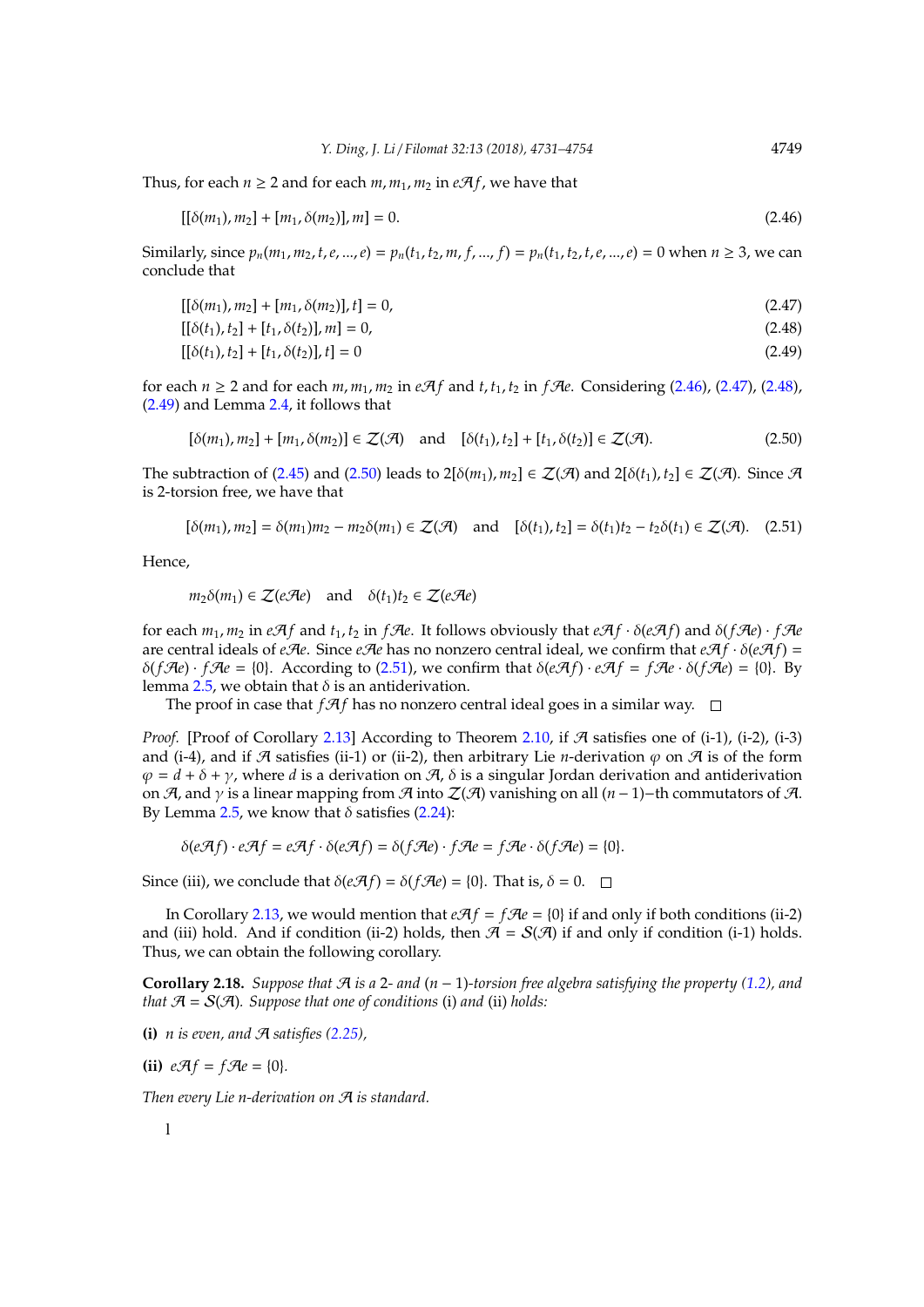#### <span id="page-19-0"></span>**3. Applications**

Let  $G = (A, M, N, B)$  be a generalized matrix algebra, where A and B are two unital algebras, and  $_A M_B$  and  $_B N_A$  are two bimodules. *M* is said to be *faithful*, if *M* satisfies that  $aM = 0$  implies  $a = 0$ and that  $Mb = 0$  implies  $b = 0$  for each  $a \in A$  and  $b \in B$ .  $G$  is said to be *trivial* if  $MN = NM = \{0\}$ .

<span id="page-19-1"></span>**Corollary 3.1.** *Let*  $G = (A, M, N, B)$  *be a* 2*- and*  $(n - 1)$ *-torsion free generalized matrix algebra, where* A *and B are two unital algebras, M is a faithful* (*A*, *B*)*-bimodule, and N is a* (*B*, *A*)*-bimodule. Suppose that n is even, and that one of following conditions* (i-1) - (i-4) *holds:*

**(i-1)**  $A = S(A)$  and  $B = S(B)$ ,

**(i-2)**  $A = S(A)$  and  $Z(A) = eZ(G)e$ ,

**(i-3)**  $B = S(B)$  and  $\mathcal{Z}(B) = f\mathcal{Z}(G)f$ ,

**(i-4)** *A or B satisfies [\(2.27\)](#page-11-0)* when  $n \geq 3$ ,  $\mathcal{Z}(A) = e\mathcal{Z}(G)e$  and  $\mathcal{Z}(B) = f\mathcal{Z}(G)f$ .

*And suppose that one of the following conditions* (ii-1) - (ii-4) *also holds:*

**(ii-1)** *A or B has no nonzero central ideal,*

**(ii-2)**  $\mathcal{Z}(G) = \{ a + b \mid a \in e\mathcal{Z}(G)e, b \in f\mathcal{Z}(G)f, am_0 = m_0b \}$  for some  $m_0 \in M$ ,

**(ii-3)**  $\mathcal{Z}(G) = \{ a + b \mid a \in e\mathcal{Z}(G)e, b \in f\mathcal{Z}(G)f, t_0a = bt_0 \}$  for some  $t_0 \in N$ ,

**(ii-4)** G *satisfies [\(2.25\)](#page-10-0).*

*Then every Lie n-derivation on* G *is standard.*

<span id="page-19-2"></span>**Corollary 3.2.** *Let*  $G = (A, M, N, B)$  *be a* 2*- and*  $(n - 1)$ *-torsion free generalized matrix algebra, where* A *and B are two unital algebras, M is a faithful* (*A*, *B*)*-bimodule, and N is a* (*B*, *A*)*-bimodule. If one of the following conditions (i-1) - (i-4) holds:*

**(i-1)**  $A = S(A)$  and  $B = S(B)$ ,

**(i-2)**  $A = S(A)$  and  $Z(A) = eZ(G)e$ ,

**(i-3)**  $B = S(B)$  and  $\mathcal{Z}(B) = f\mathcal{Z}(G)f$ ,

**(i-4)** *A* or *B* satisfies [\(2.27\)](#page-11-0) when  $n \geq 3$ ,  $\mathcal{Z}(A) = e\mathcal{Z}(G)e$  and  $\mathcal{Z}(B) = f\mathcal{Z}(G)f$ .

*And suppose that one of conditions* (ii-1) *and* (ii-2) *also holds:*

**(ii-1)** *A or B has no nonzero central ideal,*

**(ii-2)** G *satisfies [\(2.25\)](#page-10-0).*

*If*

**(iii)** *for each m in M and t in N, it follows that*  $m \cdot N = \{0\} = N \cdot m$  *implies*  $m = 0$ *, and that*  $M \cdot t = \{0\} = t \cdot M$  $$ 

*then every Lie n-derivation on* G *is standard.*

*Proof.* [proof of Corollaries [3.1](#page-19-1) and [3.2\]](#page-19-2) Obviously, G satisfies [\(1.2\)](#page-1-1). According to Corollaries [2.12](#page-12-1) and [2.13,](#page-12-0) we obtain corollaries [3.1](#page-19-1) and [3.2.](#page-19-2)  $\square$ 

**Corollary 3.3.** Let  $G = (A, M, N, B)$  be a 2*-* and  $(n - 1)$ -torsion free trivial generalized matrix algebra, *where A and B are two unital algebras, M is a faithful* (*A*, *B*)*-bimodule, and N is a* (*B*, *A*)*-bimodule. Suppose that one of following conditions* (i) - (v) *holds:*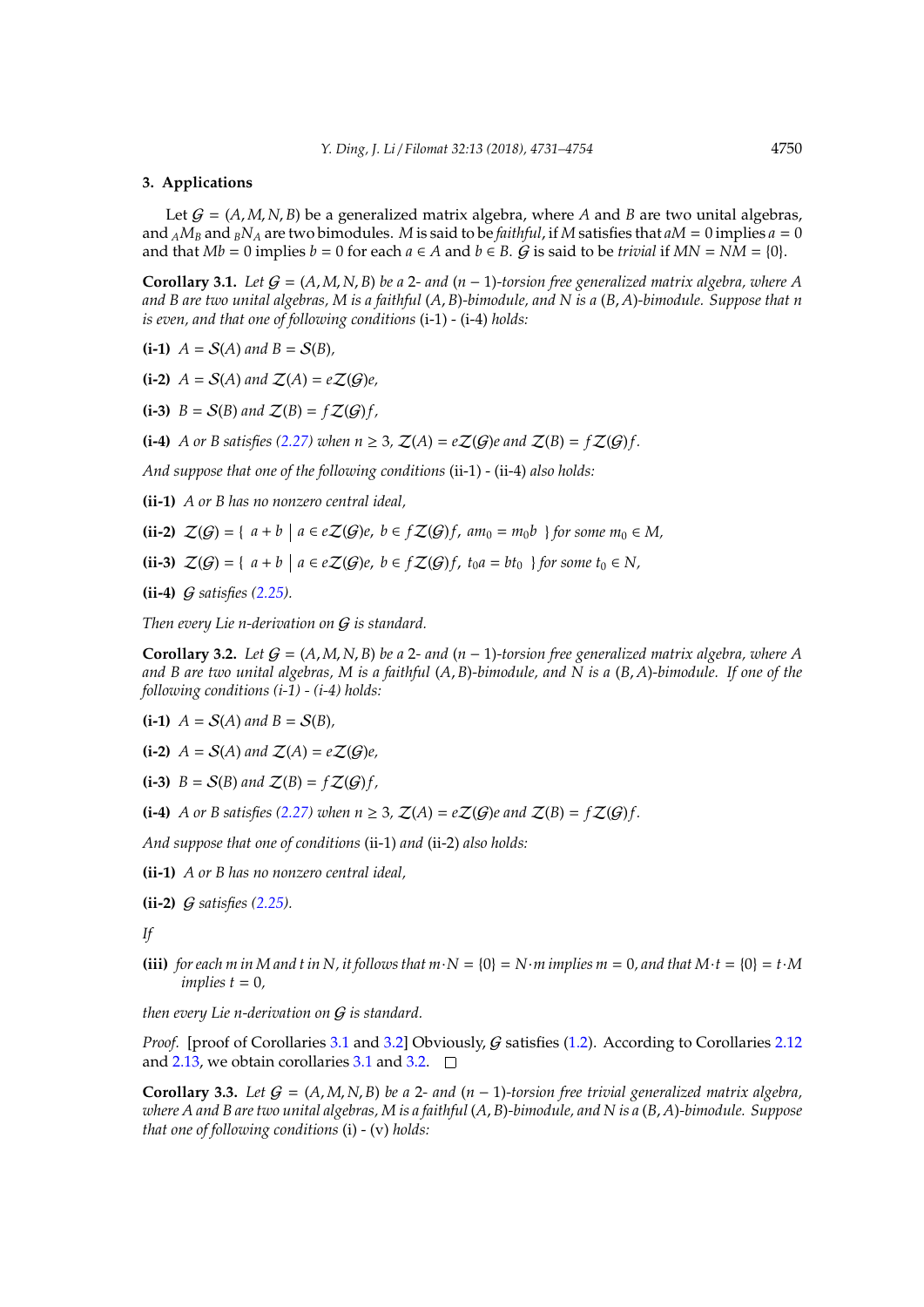- **(i)**  $A = S(A)$  and  $B = S(B)$ ,
- (ii)  $G = S(G)$ ,
- **(iii)**  $A = S(A)$  and  $Z(A) = eZ(G)e$ ,
- **(iv)**  $B = S(B)$  and  $\mathcal{Z}(B) = f\mathcal{Z}(G)f$ ,

**(v)** *A* or *B* satisfies [\(2.27\)](#page-11-0) when  $n \geq 3$ ,  $\mathcal{Z}(A) = e\mathcal{Z}(G)e$  and  $\mathcal{Z}(B) = f\mathcal{Z}(G)f$ .

*If n is even or*  $M = N = \{0\}$ , then every Lie n-derivation on G is standard.

*Proof.* Since  $G$  is trivial,  $G$  satisfies [\(2.25\)](#page-10-0). In fact, a trivial generalized matrix algebra satisfying (iii) is a generalized matrix algebra satisfying  $M = N = \{0\}$ .  $\Box$ 

<span id="page-20-1"></span>**Corollary 3.4.** *Let*  $\mathcal{A} = M_s(A)$  *be a* 2*- and* (*n* − 1)*-torsion free full matrix algebra, where* A *is a unital algebra with center*  $Z(A)$  *and*  $s \geq 3$ *. Then every Lie n-derivation on*  $M_s(A)$  *is standard.* 

*Proof.*  $M_s(A)$  can be represented as of the form  $\begin{pmatrix} A & M_{1\times (s-1)}(A) \\ M_{1\times (s-1)}(A) & M_{-s}(A) \end{pmatrix}$ *M*(*s*−1)×1(*A*) *Ms*−1(*A*) ! , which is a generalized matrix algebra and  $M_{1\times(s-1)}(A)$  is faithful. In view of [\[3,](#page-22-4) Example 5.6] and [\[7,](#page-22-3) Lemma 1], conditions (i-4) and (ii-1) in Theorem [2.10](#page-11-1) hold. According to [\[4,](#page-22-1) Corollary 4.4], every Jordan derivation of  $M<sub>s</sub>(A)$  is a derivation. Thus, the proof is finished.  $\square$ 

<span id="page-20-2"></span>**Corollary 3.5.** Let  $\mathcal{A} = M_2(A)$  be a 2*-* and  $(n-1)$ *-torsion free full matrix algebra, where A is a unital algebra with center* Z(*A*)*. Suppose that A is a commutative algebra or a noncommutative prime algebra. Then every Lie n-derivation on*  $M_2(A)$  *is standard.* 

*Proof.* If *A* is commutative, we can assert that (i-4) and (ii-2) in Theorem [2.10](#page-11-1) hold. Actually, take arbitrary elements *a* in  $eZ(M_2(A))$ *e* and *b* in  $fZ(M_2(A))$ *f*, which follows that  $am = m\tau(a)$  and  $bt = t\tau^{-1}(b)$  for each *m* in  $eZ(M_2(A))f$  and *t* in  $fZ(M_2(A))e$ . Assume that there exists nonzero element  $m_0$  in  $eM_2(A)f$  satisfying  $am_0 = m_0b$ . We can obtain that  $b = \tau(a)$ . Thus,  $am = mb$  and *bt* = *ta* for each *m* in  $eZ(M_2(A))$ *f* and *t* in  $fZ(M_2(A))$ *e* if  $am_0 = m_0b$ *,* i.e., (ii-2) in Theorem [2.10](#page-11-1) holds. If *A* is noncommutative prime, it's not difficult to prove that (i-4) and (ii-1) in Theorem [2.10](#page-11-1) hold. According to [\[4,](#page-22-1) Corollary 4.4], every Jordan derivation of  $M_2(A)$  is a derivation. Thus, the proof is finished.  $\Box$ 

<span id="page-20-3"></span>**Corollary 3.6.** *Let*  $\mathcal{T} = (A, M, B)$  *be a* 2*- and*  $(n - 1)$ *-torsion free triangular algebra, where* A and B are *two unital algebras, and M is a faithful* (*A*, *B*)*-bimodule. Suppose that one of following conditions* (i) - (v) *holds:*

- **(i)**  $A = S(A)$  and  $B = S(B)$ ,
- (ii)  $\mathcal{T} = \mathcal{S}(\mathcal{T})$ ,
- **(iii)**  $A = S(A)$  and  $Z(A) = eZ(T)e$ ,
- **(iv)**  $B = S(B)$  and  $Z(B) = fZ(T)f$ ,

**(v)** *A* or *B* satisfies [\(2.27\)](#page-11-0) when  $n \geq 3$ ,  $\mathcal{Z}(A) = e\mathcal{Z}(\mathcal{T})e$  and  $\mathcal{Z}(B) = f\mathcal{Z}(\mathcal{T})f$ .

*Then every Lie n-derivation on* T *is standard.*

*Proof.* Since  $fTe = \{0\}$ , it's obvious that  $\mathcal T$  satisfies [\(1.2\)](#page-1-1), [\(2.25\)](#page-10-0), [\(2.27\)](#page-11-0) and  $f\phi(e\mathcal{A}f)e = e\phi(f\mathcal{A}e)f$  $\{0\}$ . According to Theorem [2.10,](#page-11-1) the proof is finished.  $\square$ 

<span id="page-20-0"></span>**Corollary 3.7.** *Let*  $\mathcal{A} = T_s(A)$  *be a* 2*-* and  $(n-1)$ *-torsion free upper triangular matrix algebra, where* A is *a unital algebra with center*  $\mathcal{Z}(A)$  *and*  $s \geq 3$ *. Then every Lie n-derivation on*  $T_s(A)$  *is standard.*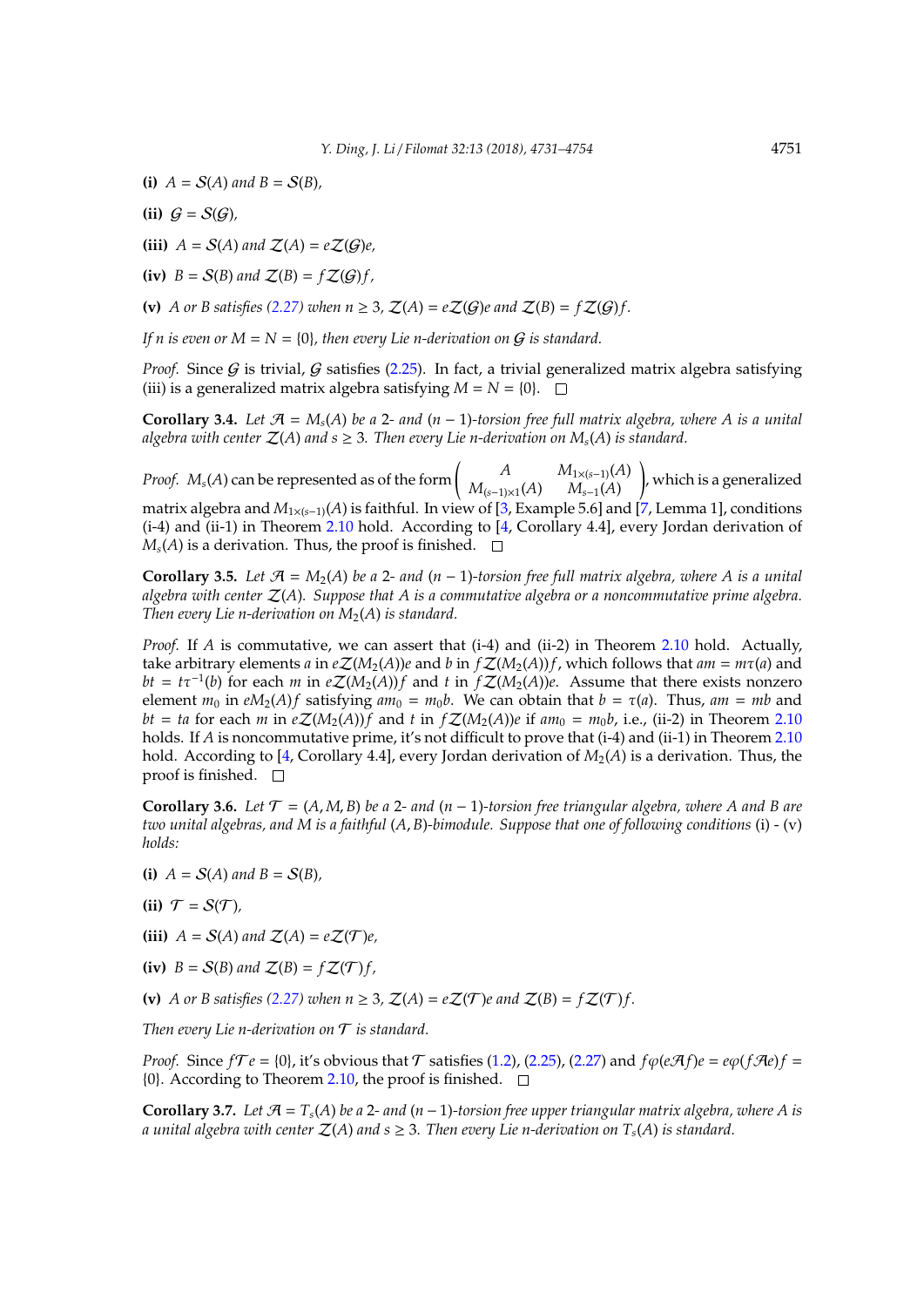<span id="page-21-0"></span>**Corollary 3.8.** Let  $\mathcal{A} = T_2(A)$  be a 2- and  $(n-1)$ -torsion free upper triangular matrix algebra, where A is *a unital algebra with center* Z(*A*)*. Suppose that A is a commutative algebra or a noncommutative prime algebra. Then every Lie n-derivation on*  $T_2(A)$  *is standard.* 

**Remark 3.9.** *The proof of Corollaries [3.7](#page-20-0) and [3.8](#page-21-0) is more or less similar to the proof of Corollaries [3.4](#page-20-1) and [3.5.](#page-20-2) We would mention that Corollary [3.7](#page-20-0) is not true in case that s* = 2*. In [\[3,](#page-22-4) Section 7], the authors construct an example. Let A be a*  $\mathbb{Z}_2$ -graded *algebra over*  $\mathcal{R}$ *, i.e., an algebra of the form*  $A = A_0 + A_1$ *, where*  $A_0, A_1 \subseteq A$  and multiplication in A is such that  $A_0A_0 \subseteq A_0$ ,  $A_1A_1 \subseteq A_1$ ,  $A_0A_1 \subseteq A_1$  and  $A_1A_0 \subseteq A_1$ . *Suppose that*  $\mathcal{Z}(A) = A_0$  *and*  $\varphi$  *is a map on*  $\mathcal{A} = T_2(A)$ *. Define that* 

$$
\varphi\left(\begin{array}{cc}a_0+a_1&m_0+m_1\\b_0+b_1\end{array}\right)=\left(\begin{array}{cc}b_1&-m_1\\a_1\end{array}\right)
$$

*for each*  $a_0 + a_1$ *,*  $m_0 + m_1$  *and*  $b_0 + b_1$  *in A. Then*  $\varphi$  *is a Lie n-derivation and is not standard.* 

<span id="page-21-2"></span>**Corollary 3.10.** Let  $\mathcal{A} = \text{algN}$  be a nest algebra, where N is a non-trivial nest in a Hilbert space H and  $\dim \mathcal{H} \geq 2$ . Then every Lie n-derivation on  $\text{alg} \mathcal{N}$  is standard.

*Proof.* By [\[6\]](#page-22-5), algN can be viewed as a triangular algebra. Let  $\mathcal{A}_0 = E(\text{algN})E$ , where *E* is the orthogonal projection on N. Assume that *d* is a central derivation of  $\mathcal{A}_0$ . Since  $\mathcal{A}_0$  is also a nest, we can find an orthonormal projection  $e$  onto  $\mathcal{A}_0$ , and view  $\mathcal{A}_0$  as a triangular algebra. Since  $d(e) \in \mathcal{Z}(\mathcal{A}_0)$  and  $d(e) = d(ee) = ed(e) + d(e)e$ , we have  $d(e) = ed(e) = d(e)e = ed(e)e = 0$ . Similarly, we have  $d(E-e) = 0$ . For each  $m \in e\mathcal{A}_0(E-e)$ , since  $d(m) \in \mathcal{Z}(\mathcal{A}_0)$  and  $d(m) = d(em(E-e)) = ed(m)(E-e)$ , *we have*  $d(m) = 0$ *. For each*  $a \in e\mathcal{A}_0e$  *and*  $m \in e\mathcal{A}_0(E-e)$ *, since*  $0 = d(am) = d(a)m$ *, we have*  $d(a) = 0$ *.* Similarly, we have  $d(b) = 0$  for each  $b \in (E - e)\mathcal{A}_0(E - e)$ . Then  $d = 0$ . That is, there exists no nonzero central derivation on  $\mathcal{A}_0$ . Since  $\mathcal{Z}(alg\mathcal{N}) = \mathbb{C}I$ , it obviously follows that (v) in Corollary [3.6](#page-20-3) holds. Thus, the proof is finished.  $\square$ 

<span id="page-21-1"></span>**Corollary 3.11.** *Let* A *be a unital* 2*- and* (*n* − 1)*-torsion free prime algebra with a nontrivial idempotent e. Suppose that one of following conditions* (i-1) - (i-4) *holds:*

- **(i-1)**  $e\mathcal{A}e = \mathcal{S}(e\mathcal{A}e)$  and  $f\mathcal{A}f = \mathcal{S}(f\mathcal{A}f)$ ,
- **(i-2)**  $e\mathcal{A}e = \mathcal{S}(e\mathcal{A}e)$  and  $\mathcal{Z}(e\mathcal{A}e) = e\mathcal{Z}(\mathcal{A})e$ ,
- **(i-3)**  $f \mathcal{A} f = S(f \mathcal{A} f)$  and  $Z(f \mathcal{A} f) = f Z(\mathcal{A}) f$ ,

**(i-4)**  $\mathcal{Z}(e\mathcal{A}e) = e\mathcal{Z}(\mathcal{A})e$  and  $\mathcal{Z}(f\mathcal{A}f) = f\mathcal{Z}(\mathcal{A})f$ .

*And suppose that one of the following conditions* (ii-1) - (ii-5) *also holds:*

**(ii-1)** *e*A*e or f*A*f is noncommutative,*

**(ii-2)** *e*A*e or f*A*f has no nonzero central ideal,*

**(ii-3)**  $\mathcal{Z}(\mathcal{A}) = \{ a + b \mid a \in e\mathcal{Z}(\mathcal{A})e, b \in f\mathcal{Z}(\mathcal{A})f, am_0 = m_0b \}$  for some  $m_0 \in e\mathcal{A}f$ ,

**(ii-4)**  $\mathcal{Z}(\mathcal{A}) = \{ a + b \mid a \in e\mathcal{Z}(\mathcal{A})e, b \in f\mathcal{Z}(\mathcal{A})f, t_0a = bt_0 \}$  for some  $t_0 \in f\mathcal{A}e$ ,

**(ii-5)** A *satisfies [\(2.25\)](#page-10-0).*

*Then every Lie n-derivation on* A *is standard.*

*Proof.* If  $exe \cdot e\mathcal{A}f = \{0\}$ , i.e.,  $(exe)\mathcal{A}f = \{0\}$ , then  $exe = 0$ . And if  $e\mathcal{A}f \cdot fxf = \{0\}$ , i.e.,  $e\mathcal{A}(fxf) = \{0\}$ , then  $fxf = 0$ . Thus, A satisfies [\(1.2\)](#page-1-1). According to [\[4,](#page-22-1) Corollary 4.5], every Jordan derivation of A is a derivation. If *e*A*e* is commutative, then *e*A*e* obviously satisfies [\(2.27\)](#page-11-0). Or if *e*A*e* is noncommutative, then *eAe* satisfies [\(2.27\)](#page-11-0) by [\[14,](#page-23-4) Theorem 2], and it's not difficult to prove that *e* $\mathcal A$ *e* has no nonzero central ideal. According to Theorem [2.10,](#page-11-1) the proof is finished.  $\square$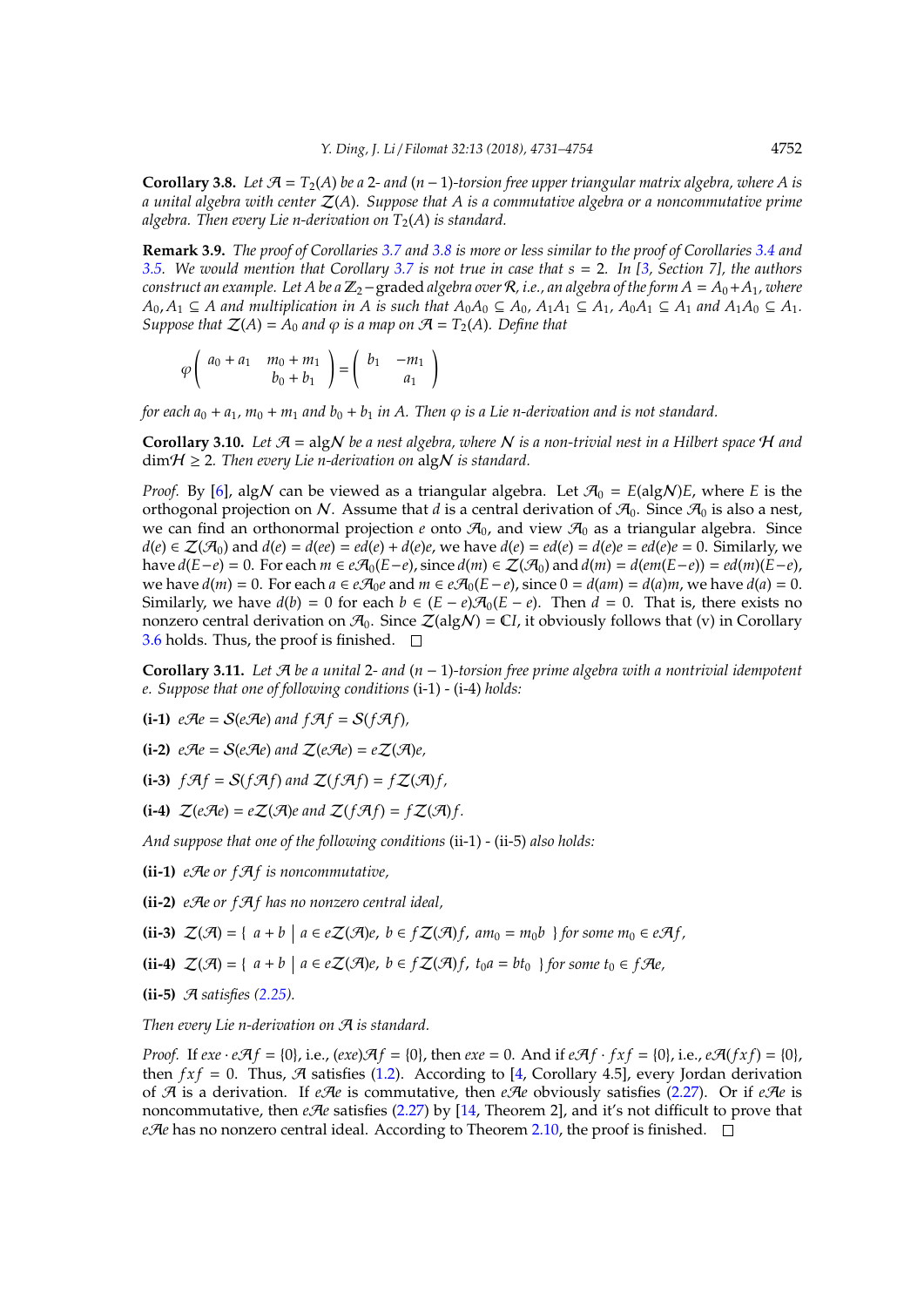<span id="page-22-8"></span>**Corollary 3.12.** Let  $\mathcal{A} = B(X)$  be an algebra of all bounded linear operators, where X is a Banach space *over the complex field*  $\mathbb{C}$  *and*  $\dim X \geq 2$ *. Then every Lie n-derivation on*  $B(X)$  *is standard.* 

*Proof.* Obviously, *B*(*X*) is a unital prime algebra with a nontrivial idempotent *e*. Since the center  $\mathcal{Z}(B(X)) = \mathbb{C}I$ , we have that  $\mathcal{Z}(eB(X)e) = e\mathcal{Z}(B(X))e$  and  $\mathcal{Z}(fB(X)f) = f\mathcal{Z}(B(X))f$ . If  $eB(X)e$ is commutative and  $eB(X)f = \{0\}$ , then  $B(X)$  satisfies [\(2.25\)](#page-10-0). Or if  $eB(X)e$  is commutative and  $eB(X)f \neq \{0\}$ , then we can choose an arbitrary nonzero element  $m_0$  in  $eB(X)f$ . For arbitrary elements  $\lambda \cdot eIe$  in  $\mathcal{Z}(eB(X)e)$  and  $\mu \cdot fIf$  in  $\mathcal{Z}(fB(X)f)$  satisfying  $(\lambda \cdot eIe)m_0 = m_0(\mu \cdot fIf)$ , since  $(\lambda \cdot \text{ele})m_0 = \lambda m_0$  and  $m_0(\mu \cdot \text{ff}) = \mu m_0$ , we have that  $\lambda = \mu$  and  $\lambda \cdot \text{ele} + \mu \cdot \text{ff} = \lambda I \in \mathcal{Z}(B(X))$ , which follows that (ii-3) in Corollary [3.11](#page-21-1) holds. According to Corollary [3.11,](#page-21-1) the proof is finished.  $\Box$ 

**Corollary 3.13.** *Let*  $\mathcal{A}$  *be a factor von Neumann algebra acting on a Hilbert space*  $\mathcal{H}$  *with* dim( $\mathcal{A}$ )  $\geq$  2*. Then every Lie n-derivation on* A *is standard.*

*Proof.* Obviously, A is a unital prime algebra with nontrivial idempotents  $p_1$ ,  $p_2$ . Let  $\mathcal{A}_{ij} = p_i \mathcal{A} p_j$ where  $1 \le i, j \le 2$ . Since the center  $\mathcal{Z}(\mathcal{A}) = \mathbb{C}I$ , we have that  $\mathcal{Z}(\mathcal{A}_{11}) = p_1 \mathcal{Z}(\mathcal{A})p_1$  and  $\mathcal{Z}(\mathcal{A}_{22}) =$  $p_2\mathcal{Z}(\mathcal{A})p_2$ . If  $\mathcal{A}_{11}$  is commutative and  $\mathcal{A}_{12} = \{0\}$ , then  $\mathcal{A}$  satisfies [\(2.25\)](#page-10-0). Or if  $\mathcal{A}_{11}$  is commutative and  $\mathcal{A}_{12} \neq \{0\}$ , then we can choose an arbitrary nonzero element  $m_0$  in  $\mathcal{A}_{12}$ . For arbitrary elements  $\lambda \cdot p_1 I p_1$  in  $\mathcal{Z}(\mathcal{A}_{11})$  and  $\mu \cdot p_2 I p_2$  in  $\mathcal{Z}(\mathcal{A}_{22})$  satisfying  $(\lambda \cdot p_1 I p_1) m_0 = m_0(\mu \cdot p_2 I p_2)$ , since  $(\lambda \cdot p_1 I p_1) m_0 =$  $λm_0$  and  $m_0(μ ⋅ p_2/p_2) = μm_0$ , we have that  $λ = μ$  and  $λ ⋅ p_1/p_1 + μ ⋅ p_2/p_2 = λI ∈ Z(β)$ , which follows that (ii-3) in Corollary [3.11](#page-21-1) holds. According to Corollary [3.11,](#page-21-1) the proof is finished.  $\Box$ 

<span id="page-22-10"></span>**Corollary 3.14.** *Let* A *be a von Neumann algebra with no central summand of type I*1*. Then every Lie n-derivation on* A *is standard.*

*Proof.* According to [\[10,](#page-23-5) Lemmas 4] and [\[11,](#page-23-6) Lemma 1],  $\mathcal{A}$  is a unital algebra with a nontrivial idempotent *p* satisfying [\(1.2\)](#page-1-1) and (iii) in Corollary [2.13.](#page-12-0) Denote that  $q = I - p$ . Let  $\mathcal{A}_{11} = p\mathcal{A}p$ ,  $\mathcal{A}_{12} = p\mathcal{A}q$ ,  $\mathcal{A}_{21} = q\mathcal{A}p$  and  $\mathcal{A}_{22} = q\mathcal{A}q$ . By [\[10,](#page-23-5) Lemma 5], we have that  $\mathcal{Z}(\mathcal{A}_{11}) = p\mathcal{Z}(\mathcal{A})p$ and  $\mathcal{Z}(\mathcal{A}_{22}) = q\mathcal{Z}(\mathcal{A})q$ . Let  $d_0$  be an arbitrary central inner derivation of  $\mathcal{A}_{11}$ , i.e., there exists an element  $a'_{11}$  in  $\mathcal{A}_{11}$  such that  $d_0(a_{11}) = [a'_{11}, a_{11}] \in \mathcal{Z}(\mathcal{A}_{11})$  for each  $a_{11}$  in  $\mathcal{A}_{11}$ . By the Kleinecke-Shirokov theorem [\[8,](#page-22-6) Lemma 2.2], we have  $d_0(a_{11})^2 = 0$  for each  $a_{11}$  in  $\mathcal{A}_{11}$ . It follows form [\[11,](#page-23-6) Lemma 1] that  $d_0 = 0$ . Thus, (i-4) in Corollary [2.13](#page-12-0) holds. Let *I* be the central ideal of  $\mathcal{A}_{11}$ . For each *a*<sub>11</sub> in *I*, since *a*<sub>11</sub> $\mathcal{A}_{11} \subseteq I \subseteq \mathcal{Z}(\mathcal{A}_{11})$  and [\[5,](#page-22-7) Lemma 5], we have *a*<sub>11</sub> = 0. Thus, (ii-1) in Corollary [2.13](#page-12-0) holds. According to Corollary [2.13,](#page-12-0) the proof is finished.  $\square$ 

**Remark 3.15.** *In this section, we give several applications of the results in Section [2.](#page-2-0) Some results in this section can be seen in other papers. Corollaries [3.1](#page-19-1) and [3.2](#page-19-2) are partially proved by [\[16,](#page-23-3) Theorem 1]. Corollaries [3.4](#page-20-1) and [3.5](#page-20-2) are partially proved by [\[17,](#page-23-7) Theorem 2.1], [\[2,](#page-22-2) Corollaries 5.5 and 5.6] and [\[16,](#page-23-3) Corollaries 2 and 3]. Corollary [3.6](#page-20-3) is partially proved by [\[3,](#page-22-4) Theorem 5.9]. Corollary [3.10](#page-21-2) can be seen in [\[3,](#page-22-4) Corollary 6.4]. Corollary [3.12](#page-22-8) improves [\[9,](#page-22-9) Theorem 1.1]. Corollary [3.14](#page-22-10) can be seen in [\[8,](#page-22-6) Theorem 2.3].*

### **References**

- <span id="page-22-0"></span>[1] I.Z. Abdullaev, *n*-Lie derivations on von Neumann algebras, Uzbek. Mat. Zh. 5-6 (1992) 3–9.
- <span id="page-22-4"></span><span id="page-22-2"></span>[2] D. Benkovič, Lie triple derivations of unital algebras with idempotents, Linear Multilinear Algebra 63 (2015) 141-165. [3] D. Benkovič, D. Eremita, Multiplicative Lie n-derivations of triangular rings, Linear Algebra Appl. 436 (2012) 4223–
- 4240.
- <span id="page-22-1"></span>[4] D. Benkovič, N. Širovnik, Jordan derivations of unital algebras with idempotents, Linear Algebra Appl. 437 (2012) 2271–2284.
- <span id="page-22-7"></span>[5] M. Brešar, C.R. Miers, Commutativity preserving mappings of von Neumann algebras, Canad. J. Math. 45 (1993) 695–708.
- <span id="page-22-5"></span>[6] K.R. Davidson, Nest algebras, Longman Scientific and Technical, New York, Wiley, 1988.
- <span id="page-22-3"></span>[7] Y. Du, Y. Wang, Lie derivations of generalized matrix algebras, Linear Algebra Appl. 437 (2012) 2719–2726.
- <span id="page-22-6"></span>[8] A. Fošner, F. Wei, Z. Xiao, Nonlinear Lie-type derivations of von Neumann algebras and related topics, Colloq. Math. 13 (2013) 53–71.
- <span id="page-22-9"></span>[9] F. Lu, B Liu, Lie derivable maps on *B*(*X*), J. Math. Anal. Appl. 372 (2010) 369–376.